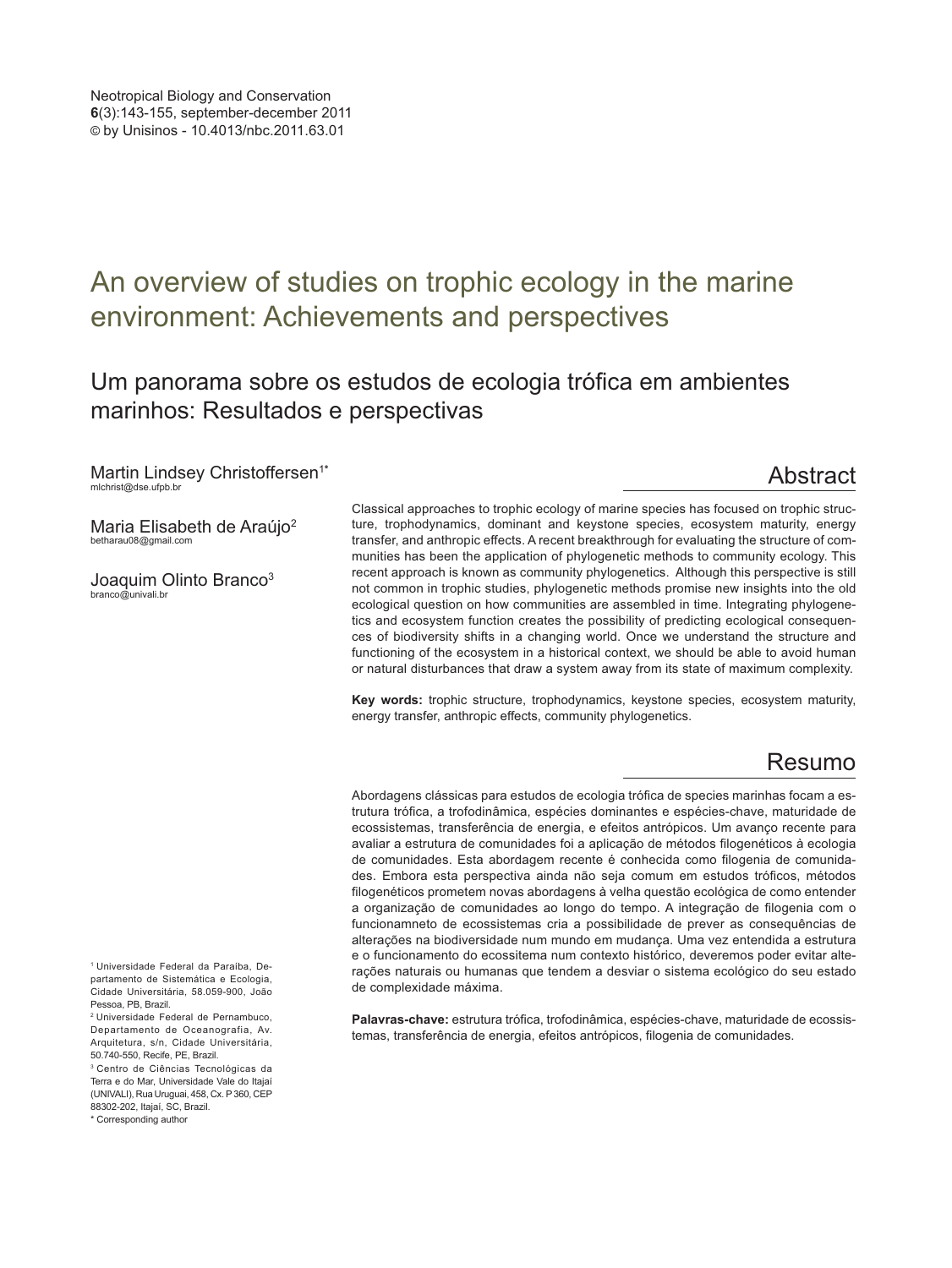#### Introduction

Most studies on marine macrobenthic communities have been conducted in north temperate regions. Tropical and subtropical macrobenthos is less known, especially the South Atlantic fauna (Santos and Pires-Vanin, 2004). In relation to temperate regions, tropical systems are typically dominated by smaller species (Froese *et al.*, 2004, 2005). There is a reduced biomass in low latitudes, compared to middle and high latitudes (Chardy and Clavier, 1988). In the tropical zone this kind of study is more complex since a large number of species are present and are frequently represented by only a few individuals. The high biological diversity obscures the recognition of specific food webs responsible for the larger part of the energy flow (Paiva, 1993; Santos and Pires-Vanin, 2004). Trophic structure of tropical fish communities in particular contrast with those from temperate regions in terms of more efficient use of relatively low-quality food resources (Harmelin-Vivien, 2002; Floeter *et al.*, 2004; Ferreira *et al.*, 2004).

Coastal ecosystems are relatively rich in nutrients and play a significant role in the development of many species of economic interest. Studies on the feeding habits of macroinvertebrates and demersal fish, even those of a descriptive character, provide basic information for understanding the trophic relations of species (Rocha *et al.*, 2007; Gasalla and Soares, 2001). Coastal systems such as lagoons, sea grass banks and estuaries are characterized by high eco-physiological capacities of biological communities against extremely varying environmental conditions, in space and time (Villanueva *et al.*, 2006; Bascompte, 2009; Ings *et al.*, 2009). The instability of the coastal zone affects the benthic community, determining the patterns of distribution and density and the trophic relationships among the species (Santos and Pires-Vanin, 2004). The existence of gradients of

trophic functions in coastal systems represent the best way the communities can adapt to exploit the existing resources as a response to physical gradients (Carvalho *et al.*, 2010).

Marine biodiversity is higher in benthic rather than pelagic systems. The best way to conserve marine diversity is to conserve habitat and landscape diversity in the coastal area. Feeding relationships may cause invasions, extirpations, and population fluctuations of a species that dramatically affect other species within a variety of natural habitats (Williams *et al.*, 2002). Macrobenthic communities are now used worldwide as bioindicators (Diaz and Rosenberg, 1995; Belan, 2003; Carvalho *et al.*, 2006; Cardoso *et al.*, 2007).

Food webs, descriptions of who eats whom in ecosystems, provide complex yet tractable depictions of biodiversity, species interactions, and ecosystem structure and function (Dunne *et al.*, 2002). Strong and weak trophic links are responsible for ecological dynamics among diverse assemblages of species. The use of trophic groups to characterize the role of macrobenthos in marine communities is advantageous since it incorporates estimates of macrobenthic community structure, and assesses or infers community functioning (Gaston *et al.*, 1995; Boaventura *et al.*, 1999). On the other hand, feeding patterns of macrobenthic organisms have been frequently used to distinguish ecological zones (Pearson and Rosenberg, 1987; Boaventura *et al.*, 1999; Dias *et al.*, 2001). Knowledge of both web structure and interaction strengths is a key to understanding how ecological communities function (Berlow *et al.*, 2004).

The feeding roles of species are thus important tools for the evaluation of the structure and functioning of ecosystems (Krebs, 1989). Species occur at top, intermediate and basal trophic levels (Williams and Martinez, 2000). Food chains tend to be short, typically with only three or four kinds between basal and top species. Chains involving more than six species are rare (Hutchinson, 1959; Pimm, 1982; Cohen *et al.*, 1986). The knowledge of diet is important for the establishment of its nutritional needs and of the interactions with other organisms (Albertoni *et al.*, 2003). W. Odum and Heald (1975) used effective trophic level to group various taxa into common feeding categories. The emphasis in all of these studies has been at the ecosystem level (Christian and Luczkovich, 1999).

The analysis of the trophic structure of benthic communities is also a useful way to determine the main energy flow at the ecosystem level. Most ecological research has relied on trophic groups as a classification scheme for defining functional diversity (Micheli and Halpern, 2005). Food web analysis has also been a well-documented tool to achieve a fisheries ecosystem approach and to understand the ecosystem under various scenarios (Abarca-Arenas *et al.*, 2007; Pauly *et al.*, 1998, 2000).

Both abiotic (temperature, salinity, substrate) and biotic factors (competition, predation) play a role in shaping macrobenthic communities (Angermeier and Winston, 1998). Food availability plays an important role in the structure of coastal communities in addition to abiotic factors (Vaslet *et al.*, 2010). Predation functions in resource limitation (Verity, 1998). Trophic interactions are one of the determinants of distribution and abundance of organisms (Duarte and Garcia 2004). Trophic ecology of macrobenthic communities in estuaries may be used not only to infer community function, but may also provide insights into community responses following disturbances (Gaston *et al.*, 1998). Trophic structure has thus become one of the primary ways by which ecologists organize communities and ecosystems (Christian and Luckzkovich, 1999).

In this paper we overview the accomplishments of classical approaches to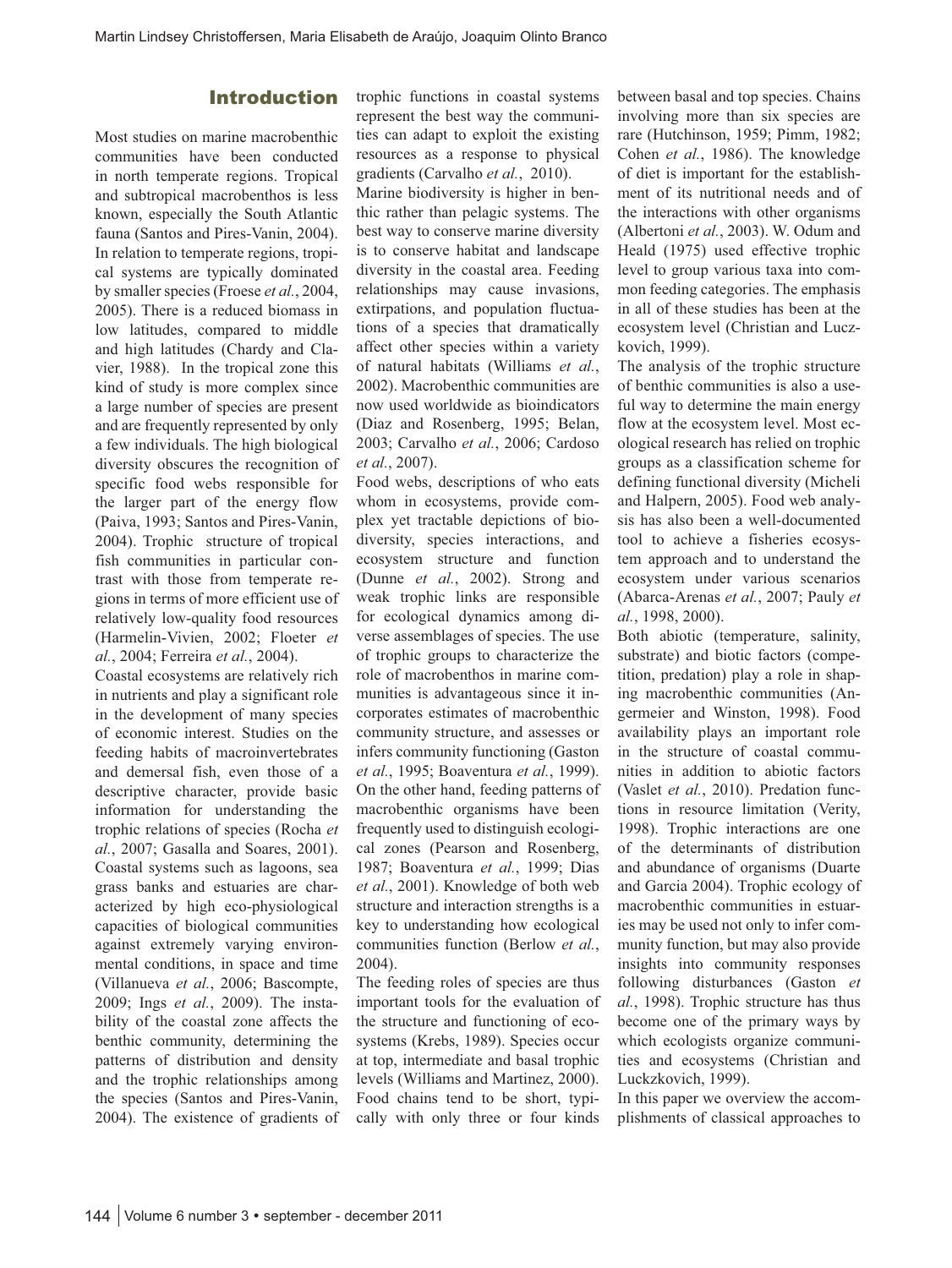the study of trophic structure in marine environments, and then point out present developments and future directions in community phylogenetics.

## Macrobenthos

Temporal and spatial patterns of microhabitat used by fishes and decapods in a Louisiana estuary were shown to determine overall community structure in the system (Baltz and Jones, 2003). The role of fish predation in determining the benthic community structure was specifically studied by Gilinsky (1984). In coastal lakes of West Africa, detritivore and piscivore trophic guilds had most species (Adite and Winemiller, 1997). Spatial and temporal separation in the distribution and/or dietary preferences of fish in salt-marshes in South Carolina was found to probably reduce the potential for resource competition (Allen *et al.*, 1995).

#### Trophic structure

Trophic interactions are web-like, with the strongest flows occurring in the lower part of the trophic web (Manickchand-Heileman *et al.*, 1998). Nets have multiple connections and organisms take food from different trophic levels, denoting opportunistic generalists (Polis and Strong, 1996). Trophic levels range from herbivores to predators (Froese *et al.*, 2004). Top species are those which prey upon other species but are not themselves preyed upon. Intermediate species have both prey and predators. Basal species have predators but no prey (Briand and Cohen, 1984).

Primary producers and detritus are placed in trophic level 1. Herbivores and detritus consumers are level 2. The remaining predators are placed in level 3 and up (W. Odum and Heald, 1975). Trophic levels higher than five rarely exist in nature (Pimm, 1982). However, second and third-level predators typically exploit a wide range of prey, from herbivores to other second or third-level predators (Froese *et al.*, 2004).

Assigning of feeding types to each species is sometimes ambiguous and not consensual (Chardy and Clavier, 1988). The general importance of omnivory in regulating predator-prey interactions and in predicting the relative importance of indirect predator effects was analyzed by Posey and Hines (1991). The omnivory index represents the variance of the effective trophic levels of a consumer´s preys (Christensen and Pauly, 1992). Most consumers feed on several trophic levels, as shown by omnivory indices (Manickchand-Heileman *et al.*, 1998). Complex predator-prey interactions prevail within an estuarine benthic community. The diversity of trophic levels of prey fed upon by a predator increases with the index value. Organisms at higher trophic levels seem to feed over a broader range of levels than do organisms at lower levels. Also, as trophic level increases, the energy flow of an average compartment at any trophic level decreases (Christian and Luckzkovich, 1999).

A species' trophic group is a determinant of that species' role in the energy transfer within the assemblage. Changes in species diversity lead to changes in functional diversity (Micheli and Halpern, 2005). Food webs in nature have multiple, reticulate connections between a diversity of consumers and resources. Such complexity affects web dynamics (Polis and Strong, 1996). Trophic groups in coastal habitats in Portugal were assigned to four distinct categories (filter feeders, detritivores, herbivores, and carnivores) (Boaventura *et al.*, 1999). Six trophic categories were recognized for mangrove shoreline fish communities in Caribbean lagoons: piscivorous, omnivores, carnivores 1 and 2, herbivores, and planktivores (Vaslet *et al.*, 2010). Demersal communities in the Gulf of Mexico were organized into three guilds: ichthyophagous, carcinophagous, and omnivorous. In general, juvenile stages showed a narrower trophic spectrum than adults (Torruco *et al.*, 2007).

Luczkovich *et al.* (2003) defined trophic role similarity as species that play the same structural roles, even if they are not directly consuming the same prey or if they do not share the same predators. This information is useful for measuring the trophic roles of species in food web models, for measuring similarity in trophic relations of two or more species, for comparing food webs over time and across geographic regions, for aggregating taxa into trophic groups that reduce complexity of ecosystem feeding relations without obscuring network relationships, and for predicting the outcome of predator-prey interactions in experimental studies. Aggregations of biological species on the basis of trophic similarity have been called trophospecies and are the basic units of study in food web and ecosystem research (Yodzis and Winemiller, 1999).

Group-specific trophic signatures have been establisehd as plots of number of species per trophic level. Froese *et al.* (2004) used these signatures to identify similarities and discrepancies between taxonomic groups and ecosystems. Trophic signatures are similar for ecosystems previously known to share major features, and different for dissimilar ecosystems. Trophic signatures may be useful tools for better understanding the roles that different groups of organisms play in different ecosystems (Froese *et al.*, 2004). One type of trophic signature is generated by a plot of species frequency in relation to their number of trophic links (Williams *et al.*, 2002).

A feeding guild is defined as a set of organisms that exploit food resources in a similar intake mechanism, independently of their phylogenetic relationships. Feeding guilds of a benthic community can be broadly divided into deposit feeders, suspension feeders, herbivores, carnivores, and omnivores (Cheung *et al.*, 2008). Determining the trophic guilds of fishes and macroinvertebrates in coastal habitats should greatly improve the develop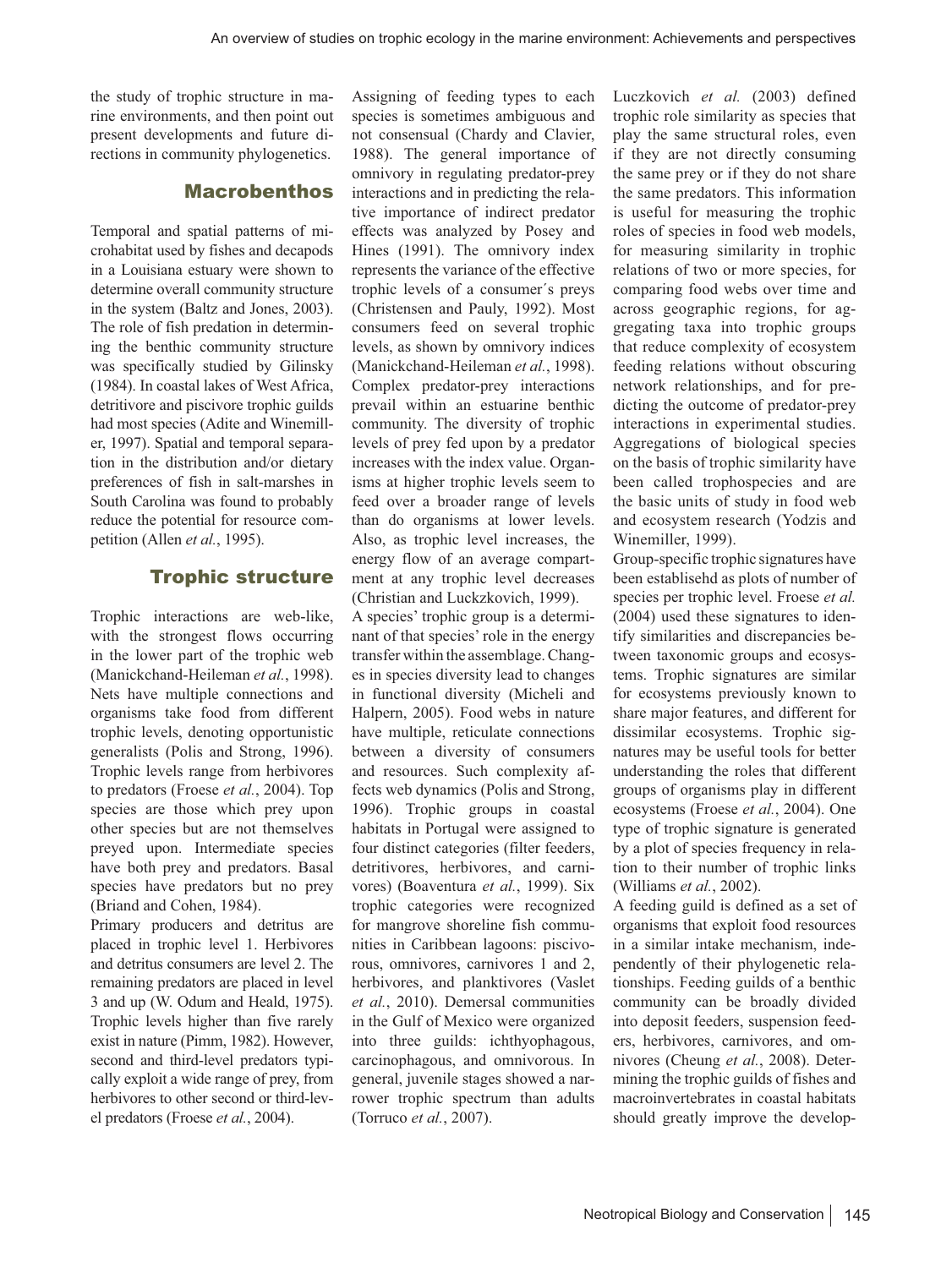ment of future network models of food webs by providing an objective procedure for aggregating trophic groups (Luczkovich *et al.*, 2002). Multiple trophic levels have been identified in soft-bottom communities (Commito and Ambrose, 1985). Linkage density, the number of trophic links per species, once thought to be constant, is now known to increase with the number of species in the web (Cohen *et al.*, 1990).

The existence of gradients of trophic functions in these systems may represent the best way the communities can adapt to exploring resources as a response to physical gradients (Cancela da Fonseca *et al.*, 2001). Duarte *et al.* (1990) questioned whether trophic group patterns of macrobenthos represent a good tool to understand macrobenthos communities. Clustering species by trophic group overlooks well known variation in the functional roles of species within a trophic guild. But a species´ trophic group, in combination with its size, can be a determinant of that species´ role in energy transfer within a food web and in controlling other species within the assemblage (Micheli and Halpern, 2005).

Finally, trophic box models of aquatic ecosystems have been established by Christensen and Pauly (1993). Such models were applied to coastal fish communities in the Gulf of Mexico (Arreguín-Sánchez *et al.*, 1993), and for a coastal system in northwest Africa (Diallo *et al.*, 2003).

### **Trophodynamics**

Ecosystem models have not always been successful for predicting the future development of complex ecological systems (Ulanowicz, 1993). Attempts have therefore been made to develop structural dynamic models – which change parameters, even species composition, over time (Jørgensen, 1986, 1988, 1992).

The trophic dynamic concept in ecology was established by Lindeman (1942). Food web dynamics showed a variable

structure among the different seasons of the year (Abarca-Arenas *et al.* 2007). Trophodynamic aspects of fish in Yucatan have been studied, for example, by Vega-Cendejas *et al.* (1987).

### Dominant and keystone species

Dominance is the appropriation of potential niche space of certain subordinate species by other dominant species and so can be manifested most clearly only within a trophic level. In other words, a producer cannot dominate a decomposer or predator because the immediate sources of their energy and inorganic nutrients are not overlapping. Dominant species tend to be generalists (McNaughton and Wolf, 1970).

It may sometimes be interesting to identify those species that play an important role in the ecosystem, also known as keystone species (Dunne *et al.*, 2002; Luczkovich *et al.*, 2003). Keystone species are those that have large impacts on communities or ecosystems out of proportion to their abundance (Power *et al.*, 1996).

Species that have both large abundances and large impacts are considered dominant species instead of keystones. Species with few trophic connections that have large effects on community structure may act as the structural equivalent of keystone species, whereas species with many trophic linkages may be more conceptually similar to dominant species (Dunne *et al.*, 2002). Jordan *et al.* (1999) and Jordan (2001) proposed a method to identify a keystone species using weighted trophic networks.

In keystone-dominated systems, species other than the keystone species have only minor, if any, effects on the rest of the community, and thus might be cited by some as ¨redundant species¨. However, after loss of a keystone species, previously ¨redundant¨ species can partially compensate for the reduced predation and adopt a major role in the altered system. Such responses are potentially an important force in stabilizing communities. The term ¨redundant species¨, thus, conveys an inaccurate image of the potential importance of weak interactors and should thus be abandoned (Navarrete and Menge, 1996). Following Yodzis and Winemiller (1999), we prefer the use of trophic similarity or trophospecies for these trophic equivalences.

A keystone predator crops down the dominant competitor from reaching a competitive equilibrium. Thus, predation constitutes an important factor that disturbs the trend of competition and curbs it, counteracting dominance (Raghukumar and Anil, 2003). Keystone predation demonstrated that unweighted link structure by itself is not a good predictor of species and population dynamics (Paine, 1969, 1974, 1980). For example, Gasalla *et al.* (2010) evaluated the keystone role of the squid *Loligo plei* in a southwestern Atlantic ecosystem. The studied squid represents an important link between pelagic and demersal energy pathways, with high indices of keystoneness.

The idea that communities may be dominated by a few keystone species has a long history in ecology (Mills *et al.*, 1993). Yet McCann *et al.* (1998) and Berlow (1999) provide an alternative viewpoint, based on weak trophic interactions. For the intertidal habitat, Menge *et al.* (1994) propose that it is variation in interaction strength that determines community structure, questioning the usefulness and generality of the keystone concept. Because we expect all complex ecosystems to be structured similarly, this type of analysis could help conservation managers identify connected keystone species that should be the focus of conservation efforts (Parrott, 2010).

## Ecosystem maturity

Biodiversity and community structure are now recognized to be important determinants of ecosystem functioning. High diversity leads to greater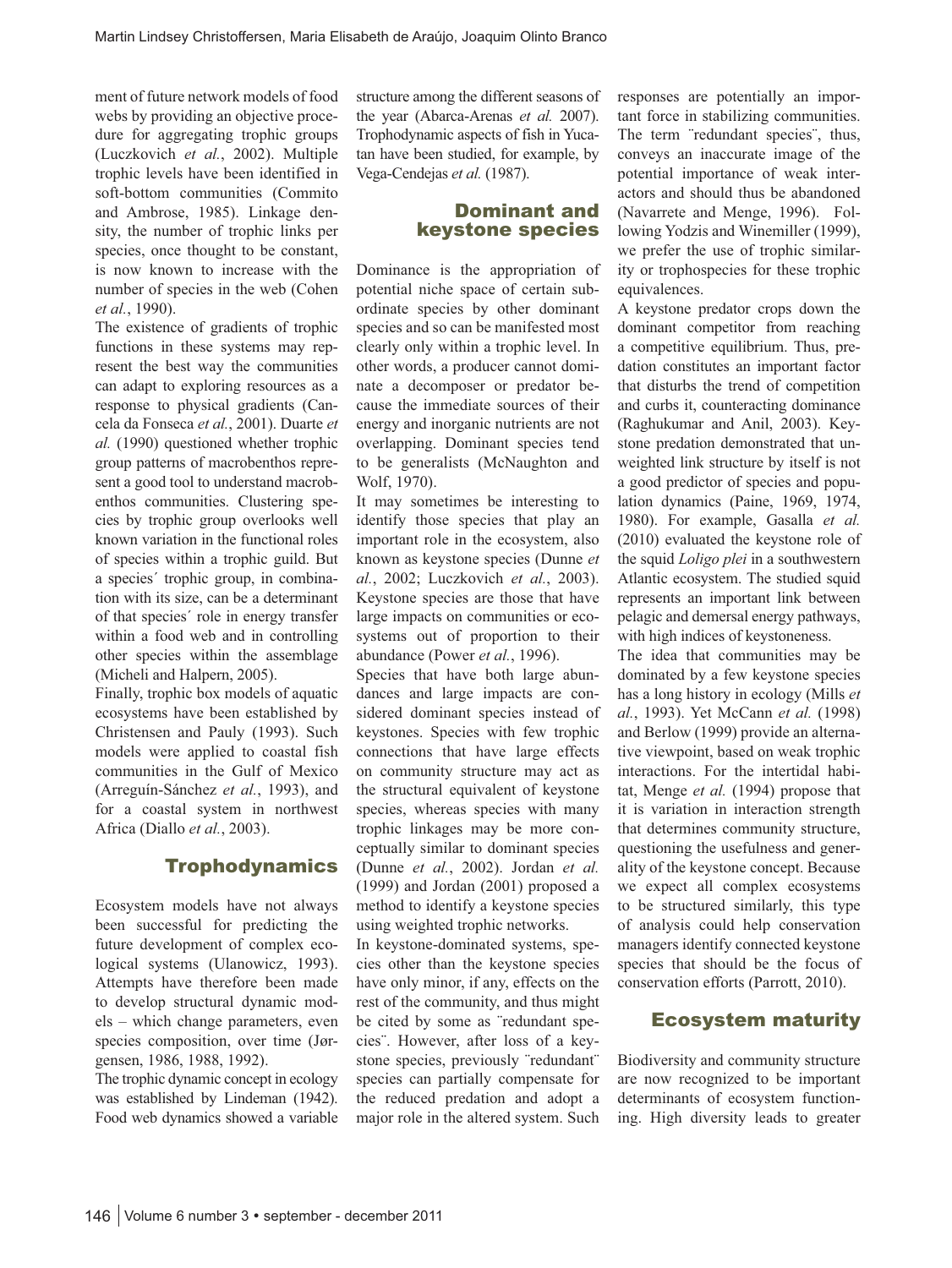community stability and productivity (Raghukumar and Anil, 2003). And changes in species diversity lead to changes in functional diversity (Micheli and Halpern, 2005).

Predation can maintain high local species diversity if the predator consumes a competitively dominant prey species (Paine, 1966, 1971; Menge and Sutherland, 1987). In this situation, the predator will have a fundamental influence at the community level by structuring interactions between species and reducing the impact of each, thereby permitting coexistence that would not occur in the absence of the predator (Calil *et al.*, 2009). Predators commonly show a variety of trophic strategies and prey selectivity (Brögger and Penchaszadeh, 2008).

Food-web structure mediates dramatic effects of biodiversity loss, including secondary and cascading extinctions. Food webs are more robust to random removal of species than to selective removal of species with the most trophic links to other species. Robustness increases with food-web connectance but appears independent of species richness and omnivory. Removing species with few trophic connections generally has little effect on biodiversity loss. Thus, the number of species removed affects ecosystems differently depending on the trophic functions of species removed (Dunne *et al.*, 2002).

We should expect decline in diversity to accelerate the simplification of ecological communities. Diversity can be expected, on average, to give rise to ecosystem stability. Weakly interacting species stabilize community dynamics by dampening strong, potentially destabilizing consumerresource interactions (E. P. Odum, 1953). Decreasing biodiversity will be accompanied by increases in average interaction strengths within ecosystems, and a concomitant decrease in ecosystem stability. Simplified communities are consequently more vulnerable to invasion (McCann, 2000). Weak interactions may thus be the glue that binds natural communities together (McCann *et al.*, 1998).

Thus, the more trophic links that a species has to other species in a food web, the more potential it may have to affect community structure (Dunne *et al.*, 2002). Community stability will increase as the number of links in a food web increases (MacArthur, 1955). Highly connected communities will tend to be more robust to species losses (Dunne *et al.*, 2002). On the other hand, secondary extinctions occur due to removal of highly connected species. Unfortunately, the degree to which taxonomic and functional diversity are correlated is unknown for most ecosystems (Naeem, 2002). Given the high diversity that characterizes tropical regions, the study of dominant species has been a widespread research strategy. This approach can identify important ecological interactions among members of a diverse demersal fish community, acting both as sources of information of the members themselves, and of other species with similar behavior (Sánchez-Gil *et al.*, 2008).

The relationships of species richness and other measures of complexity to ecosystem properties need to be further explored, such as in network topology and related food-web studies (Solé and Montoya, 2001; Williams *et al.*, 2002; Dunne *et al.*, 2002; Montoya and Solé, 2002). To determine food web complexity, four statistics are commonly used: species richness, number of trophic species in the food web, links per species, and omnivory (Dunne *et al.*, 2002).

Many have tried to define stability (May, 1975; Rutledge *et al.*, 1976; Pimm, 1979, 1984; Johnson, 1981; Mauriello, 1983), buffer capacity (Jørgensen, 1990) and resilience of communities and ecosystems (Berryman, 1983). But the whole idea of energy flow ruling ecosystem interaction has also been questioned on the basis of chaos theory (Månsson and McGlade, 1993).

The relationship between trophic complexity and community stability was first established by Paine (1969). The diversity-stability debate continued with May (1973), with early multi-species models, and may help identify the role of weak or positive interactions in community structure (McCann, 2000). The interacting webs should provide more accurate characterizations of the complex structural signatures of ecosystems. Recent research continues to confirm the presence of temporal, spatial, and structural signatures that share common characteristic patterns across all types of complex ecosystems. Ecologi cal complexity often represents a link to concepts such as ecological resilience and ecological integrity (Levin, 1999; Harris, 2007).

The degree of complexity of an ecosystem is correlated with its health or integrity, both of which very likely increase a system´s resilience and robustness (Loreau *et al.*, 2001; Hooper *et al.*, 2005). Functional and structural redundancy increases system complexity in space and time, and provides increasing robustness and tolerance to disturbance (Carlson and Doyle, 2002).

Stability has been based typically on local stability analysis. Local stability does not guarantee persistence of food webs in stochastic environments. Global stability and permanence could be better criteria of community persistence. The relationship between stability and complexity of food webs remains a central issue in theoretical ecology. May (1972) suggests that complexity reduces stability. Many efforts have been made towards incorporating structural features of real food webs into the pool of community matrices of dynamic models (DeAngelis, 1975; Yodzis, 1981; Pimm, 1982).

Communities with more omnivory links have more prevalent permanent paths and communities of high connectance are more ready to reassemble themselves (Law and Blackford, 1992; Law and Morton, 1993). Thus, complex communities may also be less vulnerable to disturbance than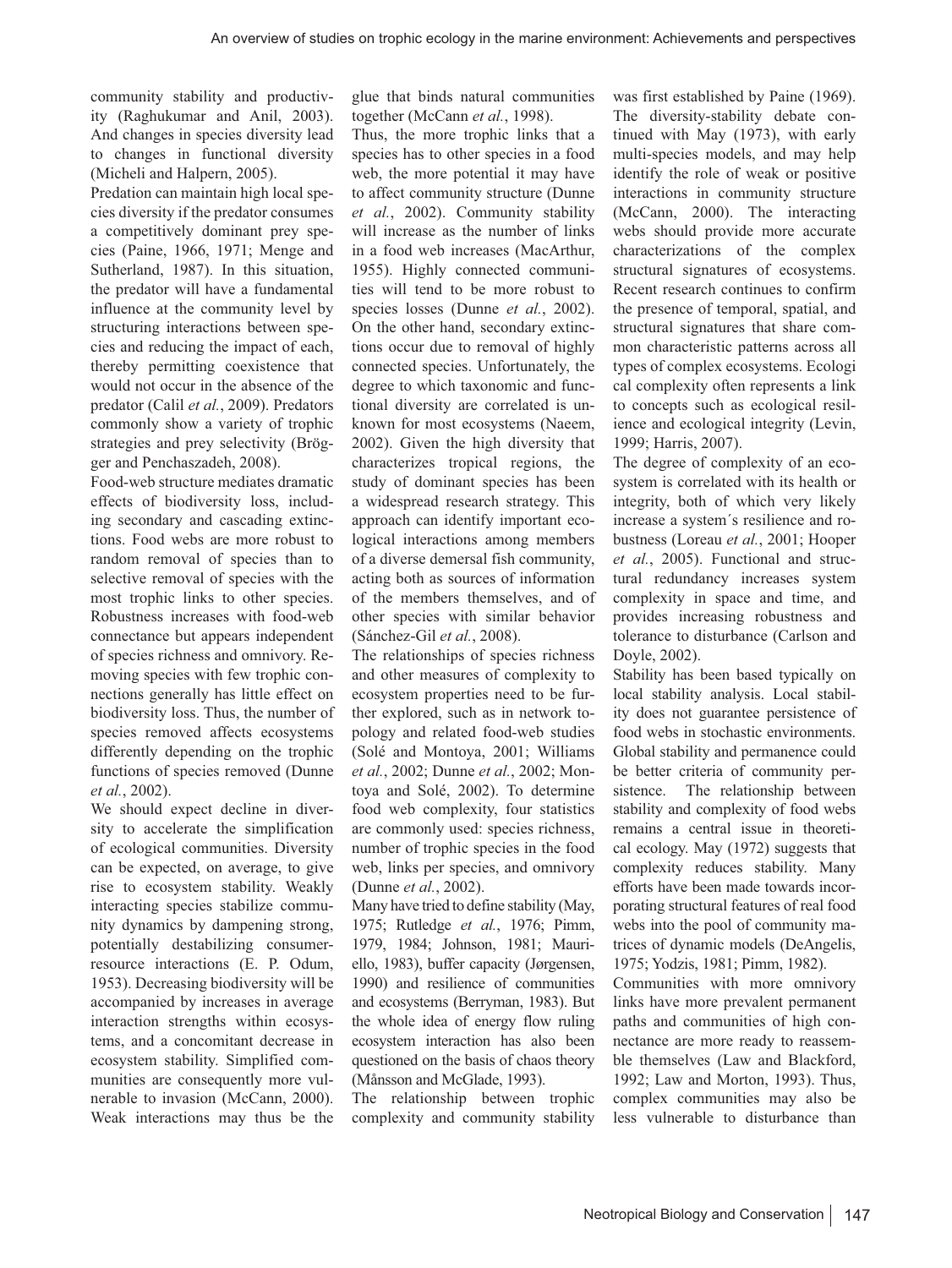simple ones. Within stochastically assembled food webs, complex food webs are less likely to be permanent than simple webs; in other words, in these simulation analyses, permanence actually decreases as food web complexity increases (Chen and Cohen, 2001).

Food webs of high connectance are shown to rebuild themselves more readily than those of low connectance, and therefore recover more readily from disturbance (DeAngelis, 1975; Law and Blackford, 1992). Connectance remains surprisingly constant, while the fractions of top and basal species decreased, and the fraction of intermediate species increased (Martinez *et al.*, 1999). Species redundancy (Naeem, 1998), or species diversity (Naeem and Li, 1987), which we refer to as trophic similarity, or trophospecies, enhance ecosystem reliability.

Ecosystem development is seen by E. P. Odum (1969) as a process that involves structural changes in the system that are orderly, directional and therefore predictable. The development is to culminate in a stable system with maximum biomass and/or information content. In this climactic system widespread symbiotic interactions will tend to optimize energy utilization (Christensen, 1995). Unfortunately, the lack of general prediction seriously impedes the maturation of ecology as a scientific discipline. Martinez (1994) found that scale-dependent food-web structure only predicts properties of new, high-quality food webs successfully, when more than 54 species are present.

The Connectance Index and the number of possible links in the food web can be used to assess the maturity of the ecosystem (Manickchand-Heilman *et al.*, 2004). Another descriptor system is path length, which is the average number of groups that a flow passes through (Finn, 1980). Path length also increases with maturity (Christensen and Pauly, 1993). Competition may be a third useful indicator of the state and health of an

ecosystem (Parrott, 2010). Complexity may serve as a fourth indicator of the degree of maturity or organization of an ecosystem (Müller, 2005). Complexity of natural ecosystems increases with maturity (Parrott, 2010). The relationship between respiration and production represents a final measure of the maturity of the ecosystem (E. P. Odum, 1969).

## Energy transfer

Transfer of energy from one trophic level to another is only about 10% efficient. Trophic relationship studies of macrobenthos show that primary production of the overlying water is not a limiting factor for benthic production (Joydas and Damodaran, 2009). Populations with higher effective trophic levels would be expected to contribute less to the energetics of the ecosystem than those with lower levels.

The links between the primary producers and the top consumers are often poorly understood. Aggregation of species into trophic guilds is required for network analysis of most, if not all natural ecosystems (Christian and Luckzkovich, 1999).

Trophic relations follow a pyramid of flows (Lindeman, 1942). The efficiency of trophic transference diminishes gradually towards the higher trophic levels, due to the increase in the rate of respiration (Christensen and Pauly, 1993). The peak in transfer efficiency at level 3 is due to the consumption of high-quality food by carnivores (Manickchand-Heileman *et al.*, 1998). Trophic structure is determined by competitive and predator-prey interactions. It is trophic structure that controls the fraction of energy consumed at each trophic level, rather than being energy that controls trophic structure (Hairston and Hairston 1993).

## Anthropic effects

Human interventions or natural disturbances can draw a system away from the state of maximal complexity. Conversely, restoration efforts may help the system to self-organize towards a state of higher complexity (Parrott, 2002), once we understand the structure and functioning of the ecosystem. For successful fisheries management, we need to take into account not only prey and predators of a target species, but also their role in an overall ecosystem context (Christensen, 1996). Trophic relations of fish in northwestern Atlantic were studied to determine the role that predation plays in determining ecosystem structure and the possible long-term effects of various fisheries exploiting regimes (Bowman *et al.*, 2000).

Trophic structure of macrobenthic assemblages is closely linked to environmental characters and serve as indicators of environmental conditions (Gaston and Nasci, 1988), permitting the assessment of anthropic perturbation in marine and estuarine systems (Gaston *et al.*, 1998). A common approach to assess risks to ecosystem health is to identify stressors and their potential effects through the use of indicators (Fisher *et al.*, 2001).

Macrobenthic communities are now used worldwide as bioindicators (Diaz and Rosenberg, 1995; Belan, 2003). Community structure, trophic functional analysis and several biotic metrics should be tested in order to assess their effectiveness in discriminating potential impacts of fish production (Carvalho *et al.*, 2010). Comparative analysis of trophic structure in four temperate estuaries was conducted in Europe and South Africa. The Finn (1980) cycling index and the whole system average path length were shown to be highest in the most polluted estuaries (Baird and Ulanowicz, 1993).

Biological metrics for environmental monitoring show a faster and more sensitive response to changes in the quality of benthic environment and ultimately of the water column (Edgar *et al.*, 2005). Average fisheries operate around two trophic levels above the primary producers (Christensen,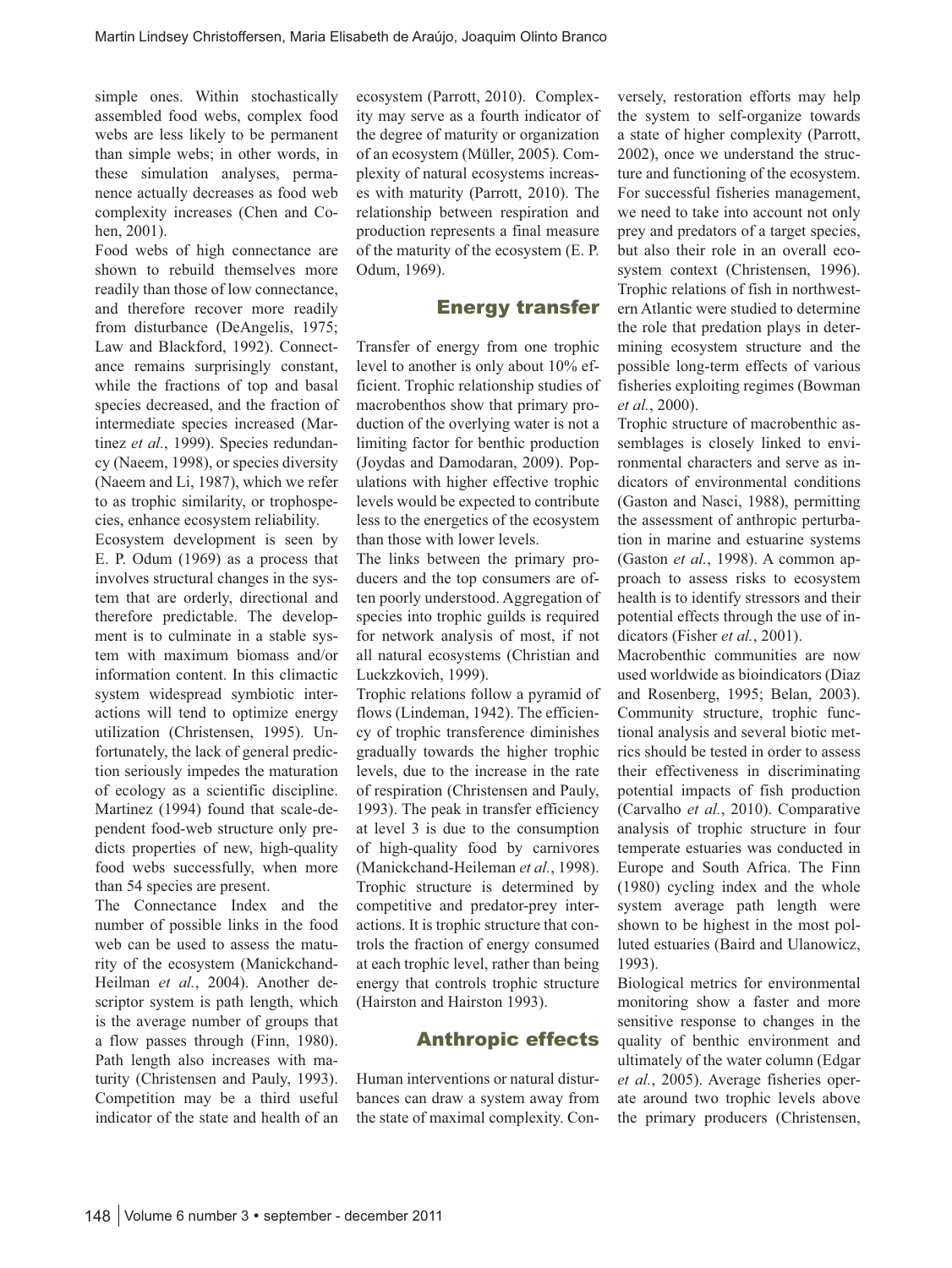1996). Fisheries tend to switch from species with high trophic levels to species with low trophic levels in response to changes of their relative abundances (Pauly *et al.*, 2000).

Humans have historically tended to impact higher trophic levels through overfishing and hunting of shellfish and large coastal marine invertebrates, with associated cascading trophic and non-trophic effects. Trophic cascades result in inverse patterns in abundance or biomass across more than one trophic link in a food web (Carpenter and Kitchell, 1993). Alternative predatory regimes can thus instill powerfull organization forces in the marine zone (Pace *et al.*, 1999). However, trophic cascades and top-down community regulation as envisioned by trophic-level theories are now regarded as relatively uncommon in nature (Polis and Strong, 1996).

Feeding relationships and other direct and indirect effects need to be taken into account when considering the effects of species loss (Jackson *et al.*, 2001). Trophic structure of macrobenthic assemblages are closely linked to environmental characteristics and serve as indicators of environmental conditions (Gaston and Nasci, 1988) and for the assessment of anthropic perturbations in marine and estuarine ecosystems (Gray, 1974; Gaston *et al.*, 1998; Lucero *et al.*, 2006). Cardoso *et al.* (2004) have used macrobenthos feeding guilds distribution to assess impacts.

#### Parasites in food webs: the penultimate frontier

Parasitism is the most common animal lyfestyle among organisms. Notwithstanding, attempts to incorporate parasites and hyperparasites (parasites of parasites) into food webs are recent (Huxham and Raffaelli., 1995; Marcogliese and Cone, 1997; Holt and Hochberg, 1998). This neglect of parasites is due to the difficulty of quantifying them by standard ecological methods (Lafferty *et al*., 2005). For example, multiple co-occuring parasites can show different feeding strategies and thus lead to complex and cryptic trophic relationships. This complexity and dimensionality of host-parasite interaction networks is difficult to disentangle (Gómez-Díaz and González-Solís, 2010). Furthermore, parasites are small and invisible, hidden inside their hosts, and tend to remain unnoticed unless you actively seek them out with the necessary expertise. Advances in molecular genetics are now helping to increase the taxonomic resolution of food webs. For example, DNA barcoding is aiding in the automated identification of possibly every parasite species within one isolated host (Besansky *et al*., 2003).

Parasites have been demonstrated to strongly affect food web structure, parasite links being necessary for measuring ecosystem stability (Lafferty *et al*., 2006). In the first place, the inclusion of parasites and pathogens significantly increases the diversity of species in food webs (Dobson *et al*., 2006). There is accumulating evidence that parasites have the capacity to affect food-web topology, increasing chain length, connectance and rubustness, as well as stability, interaction strength and energy flow (Margogliese, 2002; Lafferty *et al*., 2006, 2008; Warren *et al*., 2010). These results show that food webs are very incomplete without parasites. A variety of theoretical studies suggest that parasites have properties that will allow them to play major roles in stabilizing the long-term dynamics of food webs (Dobson *et al*., 2006). Parasite species composition may change in heavily exploited areas (Marcogliese, 2002), while keystone parasites will affect important predator or prey species (Minchella and Scott, 1991). Food-webs contain many more host-parasite links than predator-prey links (Lafferty *et al*., 2006). Biodiversity and production are thus enhanced by parasites, and healthy ecosystems or food webs should thus have a diverse parasite fauna (Hudson *et al*., 2006). Parasites have a prominent role in ecological networks and may substantially alter food-web structure and functioning (Amundsen *et al*., 2009). Incoporating parasites into food webs should become the standard procedure in the future (Byers, 2009). In food web studies the key feature is now to understand the complex interactions among hosts, parasites, predators and prey. Unraveling the relationship between food web complexity and ecosystem stability is becoming increasingly important in a world of biodiversity loss, invasive species and climate change (Wood, 2007). Parasites are far from randomly distributed in relation to the underlying predatorprey food web (Chen *et al*., 2008). For example, a prey and its predator are more likely to be hosts to the same parasite species (Warren *et al*., 2010). Poulin and Leung (2011) found that small fish are more vulnerable to predation, and thus make better hosts for larval parasites.

Given how central food webs are to fundamental ecological concepts such as stability, diversity and complexity of ecosystems (Pascual and Dune, 2006), it is important to understand the influence of parasites on the structure, dynamics and function of food webs. Because parasites augment the flow of energy, alter the strength of interactions, change productivity and cause trophic cascades, the inclusion of infectious agents in food web studies might permit a better understanding, evaluation and mitigation of human impacts on ecosystems, including bidoversity loss, climate change, exotic species, pollution, bioremediation, pest control and fishery exploitation (Lafferty *et al.*, 2008). Marcogliese (2002) found that parasite species composition changes in heavily exploited areas to reflect modifications in fish and invertebrate communities. Integrating parasites into food webs even changes the paradigmatic view of ecosystems, because top predators are conceivably no longer the high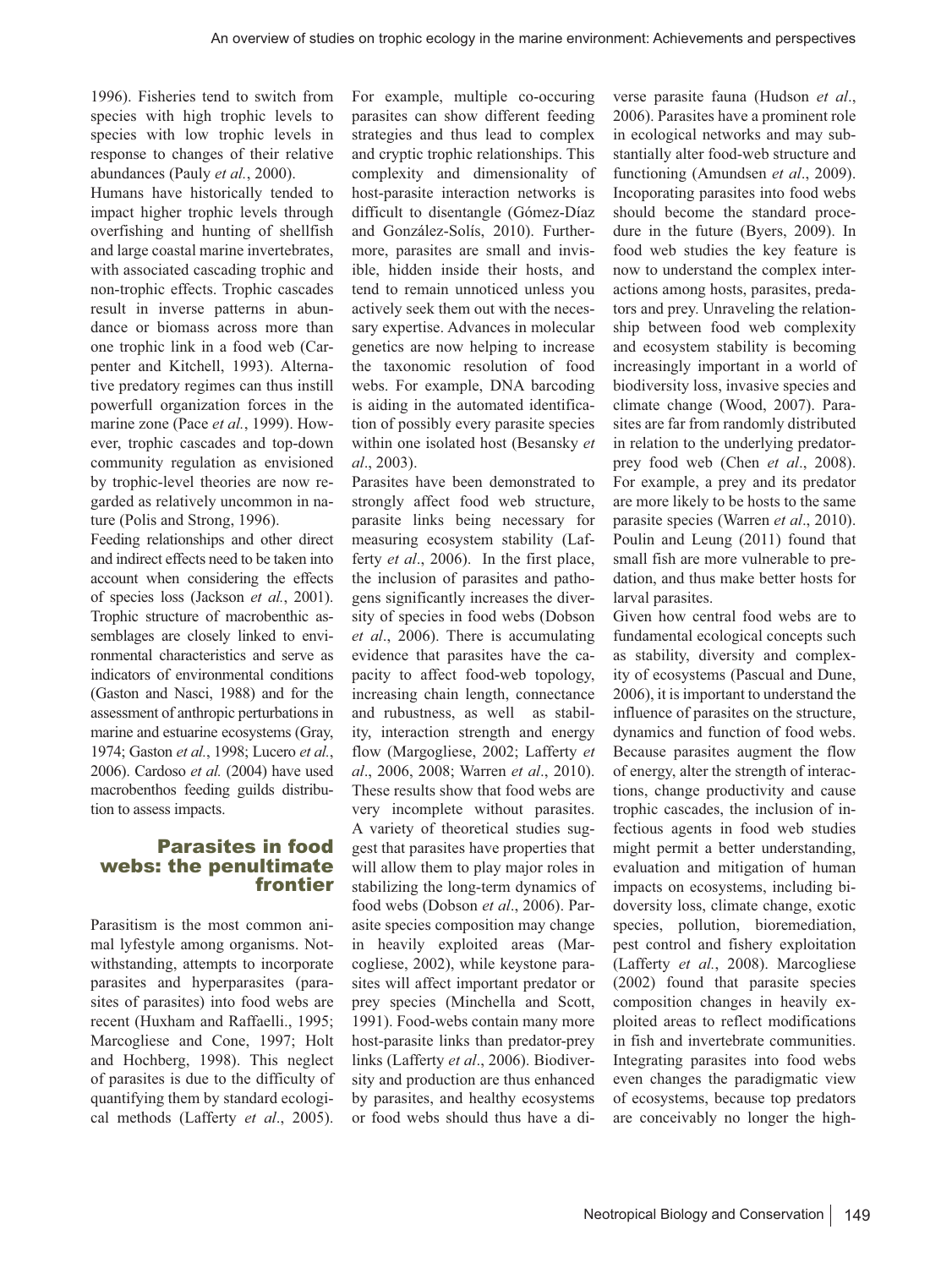est trophic level, as few species completely lack parasites (Lafferty *et al*., 2006). According to Kevin Lafferty, "food-web theory is now the framework for modern ecology. Parasites have been missing from this framework, and as a result, we know relatively little about the role of parasites in ecosystems. It´s like driving with a highway map, but with no knowledge of the smaller road network. To reach most destinations, you need a map with both" (Maender, 2006).

#### Further Perspectives

Ecosystems evolve through time, since the living world is the product of evolution (Gould, 1980). Whichever variables are chosen for study of ecological interactions, it is important to place them in an evolutionary context, relating them to their historical development. Since the pioneering effort of Brooks and McLennan (1991) to integrate ecology and behavior with phylogenetics, the importance of studying ecology in a phylogenetic context has been gradually increasing.

However, this perspective is still rare in trophic studies. The way communities are assembled is an old ecological subject currently experiencing renewed interest thanks to the recent advances in molecular biology and phylogenetics (Pausas and Verdú, 2010). Webb *et al.* (2002) provided a novel framework in which phylogenetic information from co-occuring species is used as an indicator of the two main assembly processes of ecological communities (competition and habitat filtering).

The incorporation of phylogenetics to the classical approaches has laid the foundation of the emerging research area of community phylogenetics. Many tools are being developed for detecting the underlying forces structuring communities (Cavender-Bares *et al.*, 2009; Vamosi *et al.*, 2009). Phylogenetic information will permit a better understanding not only of the historical relationships between species, but also

of the genetic signature of both ecological (e.g., filtering) and evolutionary processes (e.g., diversification).

Phylogenetic methods predict ecosystem function on the basis of relatedness. For example, plant community biomass was found to be better predicted when considering species relatedness of the community than by traditional biodiversity indicators such as number of species or functional groups (Cadotte *et al.*, 2008).

Phylogenetic relatedness can also act effectively as a proxy for species´ responses to disturbance, and thus these methods can be applied to temporal slices in order to detect changes in phylogenetic structure (Helmus *et al.*, 2010). Integrating phylogenetics and ecosystem function opens up the possibility of predicting ecological consequences of biodiversity shifts in a changing world.

Phylogenetics may help to guide better taxon sampling of key traits for scaling from organism to global processes (Edwards *et al.*, 2007). Phylogenetics clearly represents the next breakthrough for studies of trophic ecology.

#### Acknowledgements

The authors thank an anonymous referee (who likens food webs without parasites to physics in a vacuum and without friction) for instigating us to include a whole section on parasites. Luana Poliseli Ramos, Sybelle Bellay and Emmanoela Ferreira are thanked for providing some papers on parasites; none of the 2 textbooks provided by the latter incorporated parasites into food webs as recommended in the parasite section of this review. We also thank the productivity grants from Conselho Nacional de Desenvolvimento Científico e Tecnológico.

#### References

ABARCA-ARENAS, L.G.; FRANCO-LOPEZ, J.; PETERSON, M.S.; BROWN-PETERSON, N.J.; VALERO-PACHECO, E. 2007. Sociometric analysis of the role of penaeids in the continental shelf food web off Veracruz, Mexico based on by-catch. *Fisheries Research*, **87**:46-57. http://dx.doi.org/10.1016/j. fishres.2007.06.019

ADITE, A.; WINEMILLER, K.O. 1997. Trophic ecology and ecomorphology of fish assemblages in coastal lakes of Benin, West Africa. *Ecoscience*, **4**:6-23.

ALBERTONI, E.F.; PALMA-SILVA, C; ES-TEVES, F.D. 2003. Natural diet of three species of shrimp in a tropical coastal lagoon. *Brazilian Archives of Biology and Technology*, **46**:395-403. http://dx.doi.org/10.1590/S1516- 89132003000300011

ALLEN, D.M.; JOHNSON, W.S.; OGBURN MATTHEWS, V. 1995. Trophic relationships and seasonal utilization of salt-marsh creeks by zooplanktivorous fishes. *Environmental Biology of Fishes*, **42**:37-50. Available at: https://springerlink3.metapress. com/content/m2354235843j4005/resourcesecured/?target=fulltext.pdf&sid=js2cjijemuf4 utuh2sr5rwnr&sh=www.springerlink.com. Access on: 2011/04/22.

AMUNDSEN, P.A.; LAFFERTY, K.D.; KNUD-SEN, R.; PRIMICERIO, R.; KLEMETSEN, A.; KURIS, A.M. 2009. Food web topology and parasites in the pelagic zone of a subarctic lake. *Journal of Animal Ecology,* **78**:563-572. Available at: http://onlinelibrary.wiley.com/ doi/10.1111/j.1365-2656.2008.01518.x/abstra ct;jsessionid=195E14986581B99C3B7E7026 66E61348.d02t01?systemMessage=Wiley+O nline+Library+will+be+disrupted+2+July+fr om+10-12+BST+for+monthly+maintenance. Access on: 2011/28/06.

ANGERMEIER, P.L.; WINSTON, M.R. 1998. Local vs. regional influences on local diversity in stream fish communities of Virginia. *Ecology*, **79**:911-927. http://dx.doi.org/10.1890/0012- 9658(1998)079[0911:LVRIOL]2.0.CO;2

ARREGUÍN-SÁNCHEZ, F.; VALERO-PA-CHECO, E.; CHÁVEZ, E.A. 1993. A trophic box model of the coastal fish communities of the southwestern Gulf of Mexico. *In*: V. CHRIS-TENSEN; D. PAULY (eds.), *Trophic models of aquatic ecosystems.* Manilla, ICLARM Conference Proceedings, p. 197-205.

BAIRD, D.; ULANOWICZ, R.E. 1993. Comparative-study on the trophic structure, cycling and ecosystem properties of four tidal estuaries. *Marine Ecology-Progress Series*, **99**:221- 237. Available at: http://www.int-res.com/ articles/meps/99/m099p221.pdf. Access on: 2011/04/22.

BALTZ, D.M.; JONES, R.F. 2003. Temporal and spatial patterns of microhabitat use by fishes and decapod crustaceans in a Louisiana estuary. *Transactions of the American Fisheries Society*, **132**:662-678. http://dx.doi.org/10.1577/T00-175 BASCOMPTE, J. 2009. Disentangling the web of life. *Science*, **325**:416-419. Available at: http://ieg.ebd.csic.es/JordiBascompte/Publications/Science\_09.pdf. Access on: 2011/04/22. BELAN, T.A. 2003. Benthos abundance pat-

tern and species composition in conditions of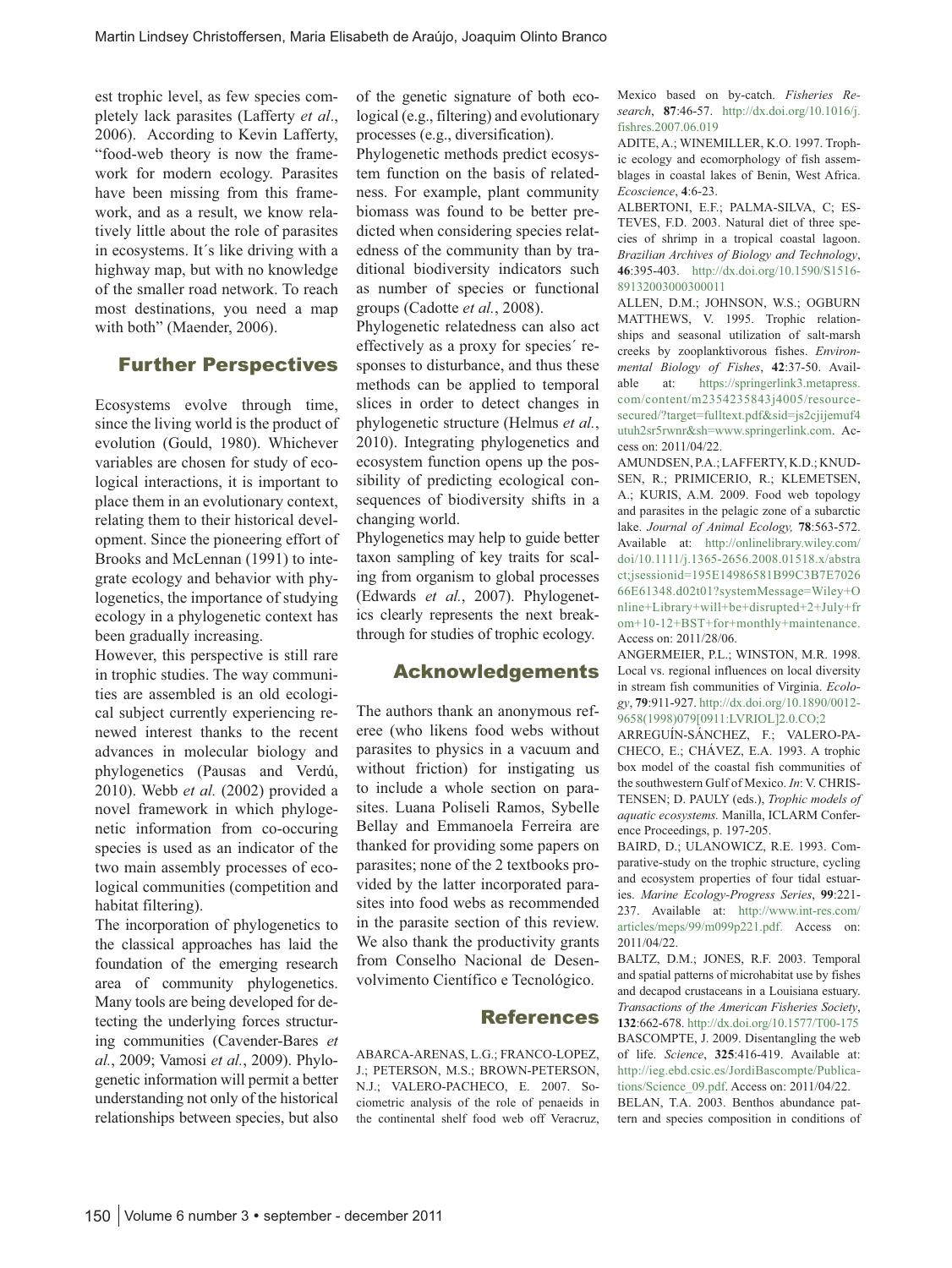pollution in Amursky bay (the Peter the Great Bay, the Sea of Japan). *Marine Pollution Bulletin*, **46**:1111-1119. http://dx.doi.org/10.1016/ S0025-326X(03)00242-X

BERLOW, E.L. 1999. Strong effects of weak interactions in ecological communities. *Nature*, **398**:330-334. Available at: http://www.nature. com/nature/journal/v398/n6725/pdf/398330a0. pdf. Access on: 2011/04/22.

BERLOW, E.L.; NEUTEL, A.M.; COHEN, J.E.; DE RUITER, P.C.; EBENMAN, B.; EM-MERSON, M.; FOX, J.W.; JANSEN, V.A.A.; JONES, J.I.; KOKKORIS, G.D.; LOGOFET, D.O.; MCKANE, A.J.; MONTOYA, J.M.; PETCHEY, O. 2004. Interaction strengths in food webs: issues and opportunities. *Journal of Animal Ecology*, **73**:585-598. Available at: http:// onlinelibrary.wiley.com/doi/10.1111/j.0021- 8790.2004.00833.x/pdf. Access on: 2011/04/22. BERRYMAN, A.A. 1983. Defining the resilience thresholds of ecosystems. *In*: W.K. LAU-ENROTH; G.V. SKOGERBOE; M. FLUG (eds.), *Analysis of ecological systems: stateof-the-art in ecological modelling.* Amsterdam, Elsevier, p. 57-60.

BESANSKY, N.J.; SEVERSON, D.W.; FER-DIG, M.T. 2003. DNA barcoding of parasites and invertebrate disease vectors: what you don't know can hurt you. *Trends in Parasitology*, **19**:545-546. Available at: http:// www.sciencedirect.com/science/article/pii/ S147149220300271X. Access on: 2011/28/06. BOAVENTURA, D.; FONSECA, L.C. DA; TELES-FERREIRA, C. 1999. Trophic structure of macrobenthic communities on the Portuguese coast. A review of lagoonal, estuarine and rocky littoral habitats. *Acta Oecologica-International Journal of Ecology*, **20**:407-415. http://dx.doi. org/10.1016/S1146-609X(99)00127-7

BOWMAN, R.E.; STILLWELL, C.E.; MICHAELS, W.L.; GROSSLEIN, M.D. 2000. Food of northwest Atlantic fishes and two common species of squid. *NOAA Technical Memorandum*, **2000**:1-7.

BRIAND, F.; COHEN, J.E. 1984. Community food webs have scale-invariant structure. *Nature*, **307**:264-267. http://dx.doi.org/10.1038/307264a0 BRÖGGER, M.I.; PENCHASZADEH, P.E. 2008. Infaunal mollusks as main prey for two sand bottoms sea stars off Puerto Quequen (Argentina). *Revista de Biologia Tropical*, **56**:329-334.

BROOKS, D.R.; MCLENNAN, D.A. 1991. *Phylogeny, ecology and behavior. A research program in comparative biology.* Chicago, The University of Chicago Press, 434 p.

BYERS, J.E. 2009. Including parasites in food webs. *Trends in Parasitology,* **25**: 55-57. Available at: http://www.sciencedirect.com/ science?\_ob=MImg&\_imagekey=B6W7G-4V7CYWD-2-1&\_cdi=6626&\_ user=686465&\_pii=S1471492208002742&\_ origin=&\_coverDate=02%2F28%2F2009&\_ sk=999749997&view=c&wchp=dGLzVlz-zS kzV&md5=27e7eee8b3658e5f6657a7a35705a 8db&ie=/sdarticle.pdf. Access on: 2011/28/06.

CADOTTE, M.W.; CARDINALE, B.J.; OAK-LEY, T.H. 2008. Evolutionary history and the effect of biodiversity on plant productivity. *Proceedings of the National Academy of Sciences*, **105**:17012-17017. Available at: http://www. utsc.utoronto.ca/~mcadotte/pubs/Cadotte%20 et%20al.%202008%20PNAS.pdf. Access on: 2011/04/22.

CALIL, P.; ROCHA, R.M.; FREIRE, C.A.; ROPER, J.J. 2009. The role of *Asterina stellifera* (Echinodermata: Asteroidea) as a predator in a rocky intertidal community in southern Brazil. *Zoologia*, **26**:279-287. Available at: http://zoo.bio.ufpr.br/ascidia/calil2009.pdf. Access on: 2011/04/22.

CANCELA DA FONSECA, L.; DUARTE, P.; GASPAR, F.P. 2001. Trophic group patterns of macrobenthos in brackish coastal systems. *Boletim do Museu Municipal do Funchal Número Suplementar*, **6**:139-165.

CARDOSO, P.G.; BANKOVIC, M.; RAF-FAELLI, D.; PARDAL, M.A. 2007. Polychaete assemblages as indicators of habitat recovery in a temperate estuary under eutrophication. *Estuarine Coastal and Shelf Science*, **71**:301-308. http://dx.doi.org/10.1016/j.ecss.2006.08.002

CARDOSO, P.G.; PARDAL, M.A.; RAFFAE-LI, D.; BAETA, A.; MARQUES, J.C. 2004. Macroinvertebrate response to different species of macroalgal mats and the role of disturbance history. *Journal of Experimental Marine Biology and Ecology*, **308**:207-220. http://dx.doi. org/10.1016/j.jembe.2004.02.018

CARLSON, J.M.; DOYLE, J. 2002. Complexity and robustness. *Proceedings of the National Academy of Science*, **99**:2538-2545. Available at: http://people.physics.anu.edu.au/~tas110/ Teaching/Lectures/L1/Material/Carlson02.pdf. Access on: 2011/04/22.

CARPENTER, S.R.; KITCHELL, J.F. 1993. *The trophic cascade in lake ecosystems*. Cambridge, Cambridge University Press, 385 p. http://dx.doi.org/10.1017/CBO9780511525513 CARVALHO, S.; BARATA, M.; PEREIRA, F.; POUSAO-FERREIRA, P.; FONSECA, L.C. DA; GASPAR, M.B. 2010. Can macrobenthic communities be used in the assessment of environmental quality of fish earthen ponds? *Journal of the Marine Biological Association of the United Kingdom*, **90**:135-144. Available at: http://cambridgefluids.com/download.php?file =%2FMBI%2FMBI90\_01%2FS00253154099 90683a.pdf&code=0fac7df2bf61602ee332fec4 1a70bb64. Access on: 2011/04/22.

CARVALHO, S.; GASPAR, M.B.; MOURA, A.; VALE, C.; ANTUNES, P.; GIL, O.; CAN-CELA DA FONSECA, C.C.; FALCÃO, M. 2006. The use of the marine biotic index AMBI in the assessment of the ecological status of the Óbidos lagoon (Portugal). *Marine Pollution Bulletin*, **52**:1414-1424. http://dx.doi. org/10.1016/j.marpolbul.2006.04.004

CAVENDER-BARES, J.; KOZAK, K.H.; FINE, P.V.A.; KEMBEL, S.W. 2009. The merging of community ecology and phylogenetic biology. *Ecology Letters*, **12**:693-715. http:// dx.doi.org/10.1111/j.1461-0248.2009.01314.x CHARDY, P.; CLAVIER, J. 1988. Biomass and trophic structure of the macrobenthos in the southwest lagoon of New Caledonia. *Marine Biology*, **99**:195-202. http://dx.doi.org/10.1007/ BF00391981

CHEN, H.W.; LIU, W.C.; DAVIS, A.J.; JOR-DAN, F.; HWANG, M.J.; SHAO, K.T. 2008. Network position of hosts in food webs and their parasite diversity. *Oikos,* **117**: 1847- 1855. Available at: http://onlinelibrary.wiley. com/doi/10.1111/j.1600-0706.2008.16607.x/ abstract?systemMessage=Wiley+Online+Li brary+will+be+disrupted+2+July+from+10- 12+BST+for+monthly+maintenance. Access on: 2011/28/06.

CHEN, X.; COHEN, J.E. 2001. Global stability, local stability and permanence in model food webs. *Journal of Theoretical Biology*, **212**:223- 235. http://dx.doi.org/10.1006/jtbi.2001.2370

CHEUNG, S.G.; N. LAM, N.W.Y; WU, R.S.S.; SHIN, P.K.S. 2008. Spatio-temporal changes of marine macrobenthic community in subtropical waters upon recovery from eutrophication. II. life-history traits and feeding guilds of polychaete community. *Marine Pollution Bulletin*, **56**:297-307. http://dx.doi.org/10.1016/j. marpolbul.2007.10.019

CHRISTENSEN, V. 1995. Ecosystem maturity - towards quantification. *Ecological Modelling*, **77**:3-32. Available at: ftp://ftp.fisheries.ubc. ca/v.christensen/Publications/Christensen\_Maturity\_EM\_1995.pdf. Access on: 2011/04/22.

CHRISTENSEN, V. 1996. Managing fisheries involving predator and prey species. *Reviews in Fish Biology and Fisheries*, **6**:417-442. http:// dx.doi.org/10.1007/BF00164324

CHRISTENSEN, V.; PAULY, D. 1992. ECO-PATH II: a software for balancing steady state ecosystem models and calculating network characteristics. *Ecological Modelling*, **61**:169- 185. Available at: http://www.seaaroundus.org/ researcher/dpauly/PDF/1992/JournalArticles/ ECOPATH%20IISoftwareForEcosystemModels.pdf. Access on: 2011/04/22.

CHRISTENSEN, V.; PAULY, D. 1993. *Trophic models of aquatic ecosystems*. Manilla, ICLARM Conference Proceedings, 390 p.

CHRISTIAN, R.R.; LUCZKOVICH, J.J. 1999. Organizing and understanding a winter's seagrass foodweb network through effective trophic levels. *Ecological Modelling*, **117**:99-124. http://dx.doi.org/10.1016/S0304- 3800(99)00022-8

COHEN, J.E.; BRIAND, F.; NEWMAN, C.M. 1986. A stochastic theory of community food webs. III. Predicted and observed lengths of food chains. *Proceedings of the Royal Society of London B*, **228**:317-353. http://dx.doi. org/10.1098/rspb.1986.0058

COHEN, J.E.; LUCZAK, T.; NEWMAN, C.M.; ZHOU, Z.M. 1990. Stochastic structure and nonlinear dynamics of food webs - qualitative stability in a Lotka Volterra cascade model.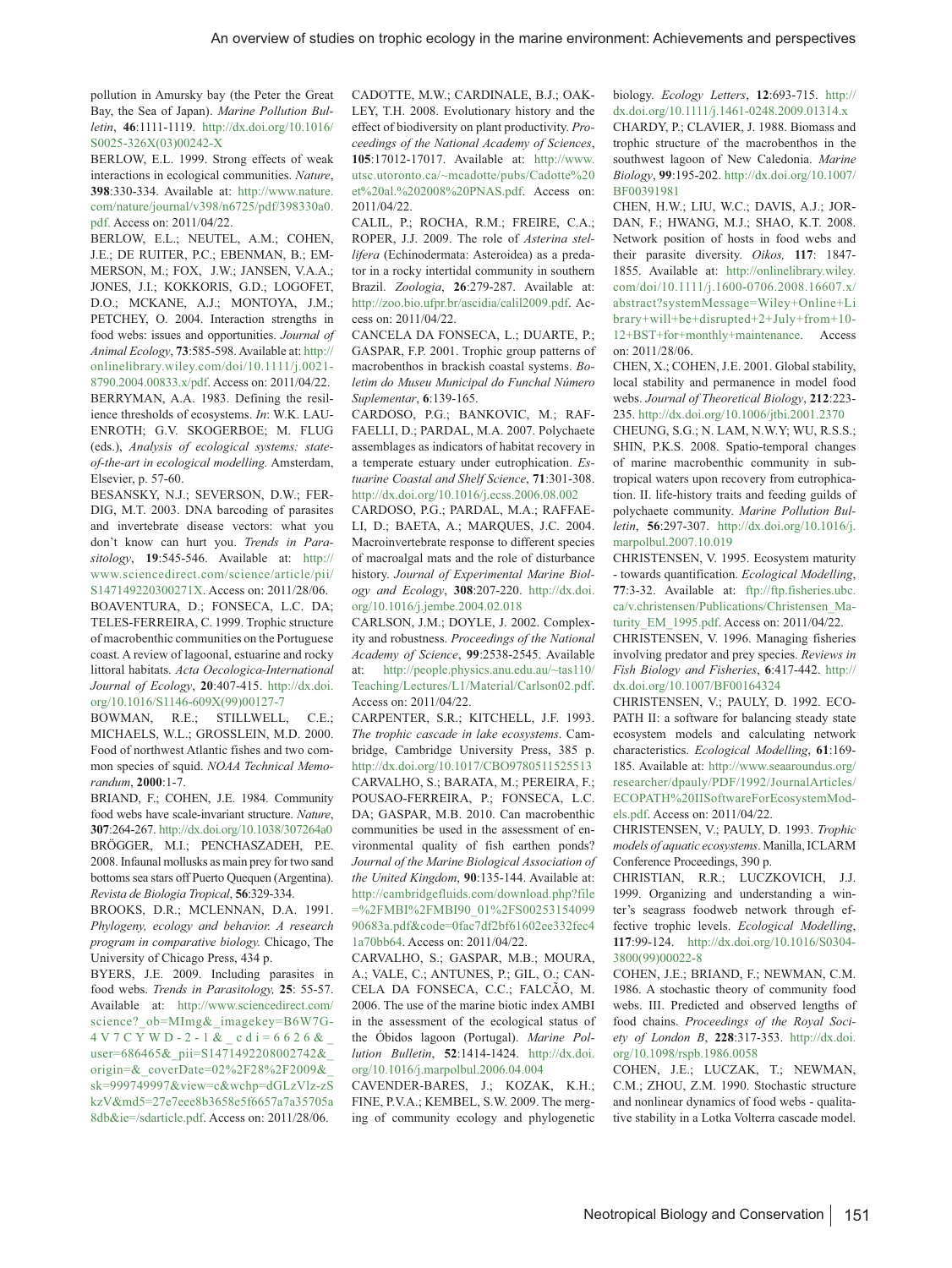*Proceedings of the Royal Society of London Series B Biological Sciences*, **240**:607-627. http:// dx.doi.org/10.1098/rspb.1990.0055

COMMITO, J.A.; AMBROSE JR, W.G. 1985. Multiple trophic levels in soft-bottom communities. *Marine Ecology Progress Series*, **26**:289- 293. Available at: http://www.int-res.com/articles/ meps/26/m026p289.pdf. Access on: 2011/04/22. DEANGELIS, D.L. 1975. Stability and connectance in food web models. *Ecology*, **56**:238- 243. http://dx.doi.org/10.2307/1935318

DIALLO, I.; VISSÉ, I.; BAH, A. 2003. Modèle trophique du système côtier du plateau continental Guinéen. *In*: D. PAULY; M.L. PALO-MARES; J.M. VAKILY (eds.), *Trophic models of a northwest African marine ecosystems. Proceedings of an international symposium on marine fisheries, ecosystems, and societies in West Africa: half a century of change, 24-28 Juin 2002.* Dakar, p. 98-115.

DIAS, T.L.P.; ROSA, I.L.; FEITOZA, B.M. 2001. Food resource and habit sharing by the three western South Atlantic surgeonfishes (Teleostei: Acanthuridae: *Acanthurus*) off Paraíba coast, north-eastern Brazil. *AQUA, Journal of Ichthyology and Aquatic Biology*, **5**:1-10.

DIAZ, R.J.; ROSENBERG, R. 1995. Marine benthic hypoxia: a review of its ecological effects and the behavioural responses of benthic macrofauna. *Oceanography and Marine Biology Annual Review*, **33**:245-303.

DOBSON, A.; LAFFERTY, K.; KURIS, A. 2006. Parasites and food webs. *In*: M. PASCUAL; J. A. DUNNE (eds.), *Ecological networks: Linking structure to dynamics in food webs.*. New York, Oxford University Press, p. 119-135. Available at: http://homes.msi.ucsb.edu/~lafferty/PDFs/ Disease/Dobson%20et%20al.%2005%20proofs. pdf. Access on: 2011/28/06.

DUARTE, L.O.; GARCIA, C.B. 2004. Trophic role of small pelagic fishes in a tropical upwelling ecosystem. *Ecological Modelling*, **172**:323-338. http://dx.doi.org/10.1016/j.ecolmodel.2003.09.014

DUARTE, P.; MAGALHÃES, F.; FRANCO, J.E.; CANCELA DA FONSECA, L. 1990. Trophic group patterns of macrobenthos: a way to understand macrobenthic communities? *Report on the Benthos Ecology Working Group – ICES*, **9**:49-53.

DUNNE, J.A.; WILLIAMS, R.J.; MARTINEZ, N.D. 2002. Network structure and biodiversity loss in food webs: robustness increases with connectance. *Ecology Letters*, **5:**558-567. Available at: http://onlinelibrary.wiley.com/doi/10.1046/j.1461- 0248.2002.00354.x/pdf. Access on: 2011/04/22.

EDGAR, G.J.; MACLEOD, C.K.; MAWBEY, R.B.; SHIELDS, D. 2005. Broad-scale effects of marine salmonid aquaculture on macrobenthos and the sediment environment in southeastern Tasmania. *Journal of Experimental Marine Biology and Ecology*, **327**:70-90. http:// dx.doi.org/10.1016/j.jembe.2005.06.003 EDWARDS, E.J.; STILL, C.J.; DONOGHUE,

M.J. 2007. The relevance of phylogeny to stud-

ies of global change. *Trends in Ecology and Evolution*, **22**:243-249. Available at: http:// www.brown.edu/Research/Edwards\_Lab/reprints/Edwards etal TREE2007.pdf. Access on: 2011/04/23.

FERREIRA, C.E.L.; FLOETER, S.R.; GASPARINI; J.L.; FERREIRA, B.P.; JOYEUX, J.C. 2004. Trophic structure of Brazilian reef fishes: a latitudinal comparation. *Journal of Biogeography*, **31**:1093-1106. Available at: http:// onlinelibrary.wiley.com/doi/10.1111/j.1365- 2699.2004.01044.x/pdf. Access on: 2011/04/23. FINN, J.T. 1980. Flow analysis of models of the Hubbard brook ecosystem. *Ecology*, **6**:562-571. http://dx.doi.org/10.2307/1937422

FISHER, W.S.; JACKSON, L.E.; SUTER, G.W.; BERTRAM, P. 2001. Indicators for human and ecological risk assessment: a US environmental protection agency perspective. *Human and Ecological Risk Assessment*, **7**:961-970. http:// dx.doi.org/10.1080/20018091094781

FLOETER, S.R.; FERREIRA, C.E.L.; DO-MINICI-AROSEMENA, A.; ZALMON, I.R. 2004. Latitudinal gradients in atlantic reef fish communities: trophic structure and spatial use patterns. *Journal of Fish Biology*, **64**:1680- 1699. Available at: http://si-pddr.si.edu/jspui/bitstream/10088/3674/1/Floeter\_Ferreira\_Dominici\_and\_Zalmon.pdf. Access on: 2011/04/23.

FROESE, R.; GARTHE, S.; PIATKOWSKI, U.; PAULY, D. 2004. Trophic signatures of marine organisms in the Mediterranean as compared with other ecosystems. *Belgian Journal of Zoology Supplement 1*, **134**:31-36.

FROESE, R.; GARTHE, S.; PIATKOWSKI, U.; PAULY, D. 2005. Trophic signatures of marine organisms in the Mediterranean as compared with other ecosystems. *Belgian Journal of Zoology*, **135**:139-143.

GASALLA, M.A.; RODRIGUES, A.R.; POS-TUMA, F.A. 2010. The trophic role of the squid *Loligo plei* as a keystone species in the south Brazil bight ecosystem. *Ices Journal of Marine Science*, **67**:1413-1424. Available at: http://icesjms.oxfordjournals.org/content/ early/2010/07/28/icesjms.fsq106.full.pdf+html. Access on: 2011/04/23.

GASALLA, M.A.; SOARES, L.S.H. 2001. Comentários sobre os estudos tróficos de peixes marinhos no processo histórico da ciência pesqueira e modelagem ecológica. *Boletim do Instituto de Pesca*, **27**:243-259.

GASTON, G.R.; BROWN, S.S.; RAKOCIN-SKI, C.F.; HEARD, R.W.; SUMMERS, J.K. 1995. Trophic structure of macrobenthic communities in northern Gulf of Mexico estuaries. *Gulf Research Report*, **1995**:111-116.

GASTON, G.R.; NASCI, J.C. 1988. Trophic structure of macrobenthic communities in the Calcasieu estuary, Louisiana. *Estuaries*, **11**:201-211. http://dx.doi.org/10.2307/1351973 GASTON, G.R.; RAKOCINSKI, C.F.; BROWN, S.S.; CLEVELAND, C.M. 1998. Trophic function in estuaries: response of macrobenthos to natural and contaminant gradients. *Marine and Fresh-* *water Research*, **49**:833-446. http://dx.doi. org/10.1071/MF97089

GILINSKY, E. 1984. The role of fish predation and spatial heterogeneity in determining benthic community structure. *Ecology*, **65**:455-468. http://dx.doi.org/10.2307/1941408

GÓMEZ-DÍAZ, E.; GONZÁLEZ-SOLÍS, J. 2010. Trophic structure in a seabird host-parasite food web: insights from stable isotope analyses. *Plos One,* **5**(5):1-7. Available at: http://www.plosone. org/article/info%3Adoi%2F10.1371%2Fjournal. pone.0010454. Access on: 2011/28/06.

GOULD, S. J. 1980. *The panda´s thumb*. New York, Norton, 343 p.

GRAY, L.S. 1974. Anmal-sediment relationships. *Oceanography and Marine Biology: An Annual Review*, **12**:207-220.

HAIRSTON N.G.; HAIRSTON, N.G. 1993. Cause effect relationships in energy flow, trophic structure, and interspecific interactions. *American Naturalist*, **142**:379-411. http:// dx.doi.org/10.1086/285546

HARMELIN-VIVIEN, M.L. 2002. Energetics and fish diversity on coral reefs. *In*: P.F. SALE (ed.), *Coral reef fishes: dynamics and diversity in a complex ecosystem.* San Diego Academic Press, p. 265-274.

HARRIS, G. 2007. *Seeking sustainability in an age of complexity*. New York, Cambridge University Press, 366 p. http://dx.doi.org/10.1017/ CBO9780511815140

HELMUS, M.R.; KELLER, W.; PATERSON, M.J.; YAN, N.D.; CANNON, C.H.; RUSAK, J.A. 2010. Communities contain closely related species during ecosystem disturbance. *Ecology Letters*, **13**:162-174. Available at: http:// onlinelibrary.wiley.com/doi/10.1111/j.1461- 0248.2009.01411.x/pdf. Access on: 2011/04/23. HOLT, R.D.; HOCHBERG, M.E. 1998. The coexistence of competing parasites. Part II - Hyperparasitism and food chain dynamics. *Journal of Theoretical Biology,* **193**:485-495. Available at: http://www.sciencedirect.com/science/article/pii/ S0022519398907172. Access on: 2011/28/06.

HOOPER, D.U.; EWEL, F.S. III; CHAPIN, J.J.; HECTOR, A.; INCHAUSTI, P.; LAVOREL, S.; WAWTON, J.H.; LODGE, D.M.; LOREAU, M.; NAEEM, S.; SCHMID, B.; SETÄLÄ, H.; SYMSTAD, A.J.; VANDERMEER, J.; WAR-DLE, D.A. 2005. Effects of biodiversity on ecosystem functioning. *Ecological Monographs*, **75**:3-35. http://dx.doi.org/10.1890/04-0922

HUDSON, P.J.; DOBSON, A.P.; LAFFERTY, K.D. 2006. Is a healthy ecosystem one that is rich in parasites? *Trends in Ecology and Evolution,* **21**:381-385. Available at: http:// www.sciencedirect.com/science/article/pii/ S0169534706001522. Access on: 2011/28/06.

HUTCHINSON, G. 1959. Homage to Santa Rosalia, or why are there so many kinds of animals? *American Naturalist*, **93**:145-159. Available at: http://www.biology.duke.edu/upe302/pdf%20 files/hutchinson.pdf. Access on: 2011/04/23.

HUXHAM, M.; RAFFAELLI, D. 1995. Parasites and food-web patterns. *Journal of Animal*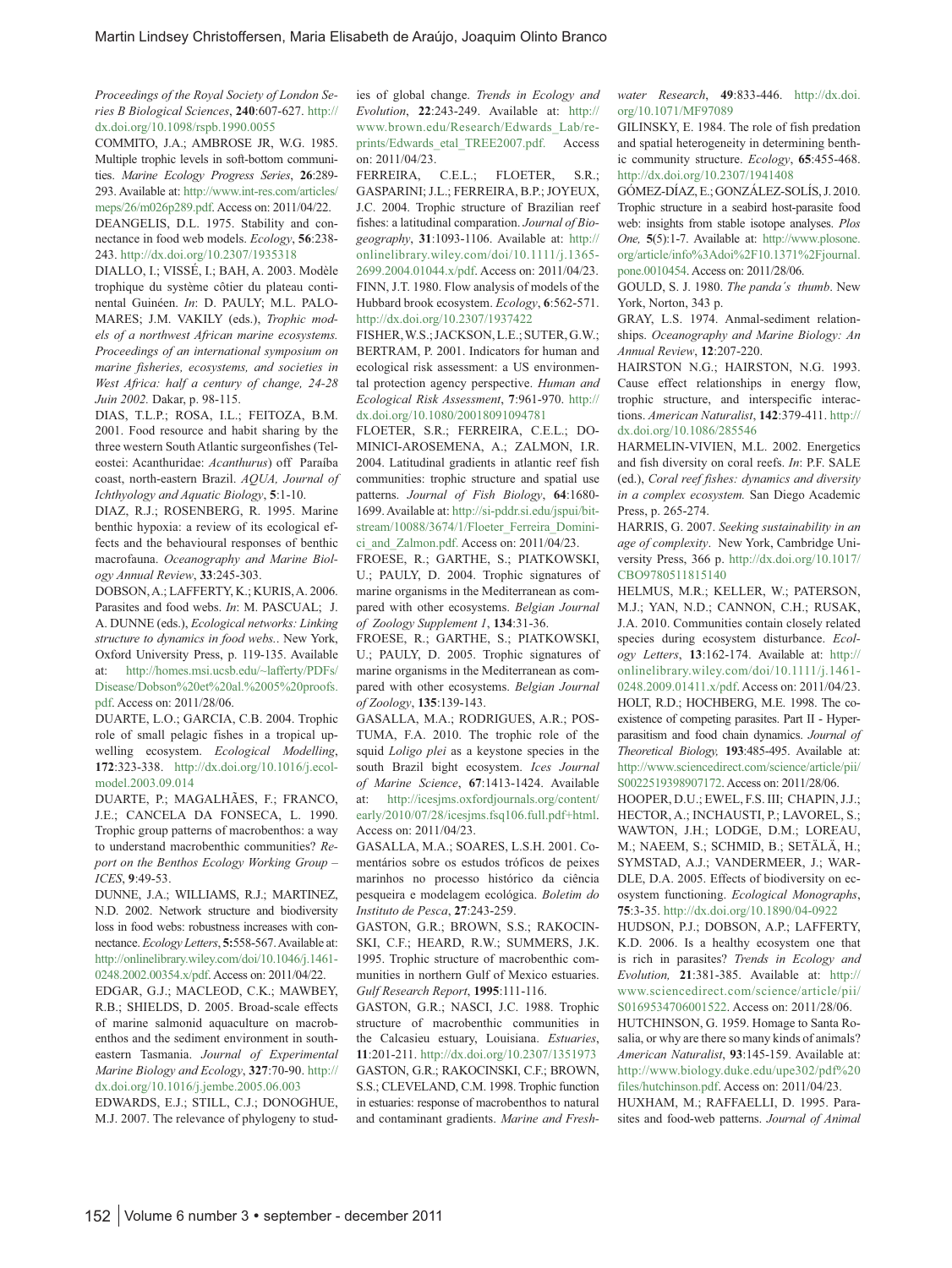*Ecology,* **64**:168-176. Available at: http://www. jstor.org/stable/5752?origin=crossref. Access on: 2011/28/06.

INGS, T.; MONTOYA, J.; BASCOMOPTE, J.; BLÜTHGEN, N.; BROWN, L.; DORMANN, C.; EDWARDS, J.; VON VEEN, F.J.F.; WAR-REN, P.; WOODWARD. G. 2009. Ecological networks - beyond food webs. *Journal of Animal Ecology*, **78**:253-269. http://dx.doi. org/10.1111/j.1365-2656.2008.01460.x

JACKSON, J.B.; KIRBY, M.X.; BERGER, W.H.; BJORNDAL, K.A.; BOTSFORD, L.W.; BOURQUE, BRADBURY, B.J.; COOKE, R.; ERLANDSON, R.; ESTES, J.; HUGHES, J.A.; KIDWELL, T.P.; LANGE, S.; LENIHAN, C.B.; PANDOLFI, H.S.; PETERSON, J.M.; STE-NECK, C.H.; TEGNER, R.S.; WARNER, R. 2001. Historical overfishing and the recent collapse of coastal ecosystems. *Science*, **293**:629- 668. http://dx.doi.org/10.1126/science.1059199 JØRGENSEN, S.E. 1986. Structural dynamic model. *Ecological Modelling*, **31**:1-9. http:// dx.doi.org/10.1016/0304-3800(86)90051-7

JØRGENSEN, S.E. 1988. Use of models as experimental tool to show that structural changes are accompanied by increased exergy. *Ecological Modelling*, **41**:117-126. http://dx.doi. org/10.1016/0304-3800(88)90049-X

JØRGENSEN, S.E. 1990. Ecosystem theory, ecological buffer capacity, uncertainty and complexity. *Ecological Modelling*, **52**:125-133. http:// dx.doi.org/10.1016/0304-3800(90)90013-7

JØRGENSEN, S.E. 1992. Parameters, ecological constraints and exergy. *Ecological Modelling*, **62**:163-170. http://dx.doi.org/10.1016/0304- 3800(92)90088-V

JOHNSON, L. 1981. The thermodynamics origin of ecosystems. *Cananidan Journal of Fisheries and Aquatic Sciences*, **38**:571-590. Available at: http://www.nrcresearchpress.com/toc/ cjfas/38/5. Access on: 2011/04/23.

JORDAN, F. 2001. Seasonal changes in the positional importance of components in the trophic flow network of the Chesapeake Bay. *Journal of Marine Systems*, **27**:289-300. http:// dx.doi.org/10.1016/S0924-7963(00)00074-9

JORDAN, F.; TAKACS-SANTA, A.; MOL-NAR, I. 1999. A reliability theoretical quest for keystones. *Oikos*, **86**:453-462. http://dx.doi. org/10.2307/3546650

JOYDAS, T.V.; DAMODARAN, R. 2009. Infaunal macrobenthos along the shelf waters of the west coast of India, Arabian Sea. *Indian Journal of Marine Sciences*, **38**:191-204.

KREBS, C.J. 1989. *Ecological methodology*. New York, Harper and Row, 654 p.

LAFFERTY, K.D.; ALLESINA, S.; ARIM, M.; BRIGGS, C.J.; DE LEO, G.; DOBSON, A.P.; DUNNE, J.A.; JOHNSON, P.T.J.; KURIS, A.M.; MARCOGLIESE, D.J.;. MARTINEZ, N.D.; MEMMOTT, J.; MARQUET, P.A.; MCLAUGHLIN, J.P.; MORDECAI, E.A.; PAS-CUAL, M.; POULIN, R.; THIELTGES. D.W. 2008. Parasites in food webs: the ultimate missing links. *Ecology Letters,* **11**:533-546. http://

#### dx.doi.org/10.1111/j.1461-0248.2008.01174.x Available at: http://onlinelibrary.wiley.com/ doi/10.1111/j.1461-0248.2008.01174.x/full. Access on: 2011/28/06.

LAFFERTY, K.D.; DOBSON, A.P.; KURIS, A.M. 2006. Parasites dominate food web links. *Proceedings of the National Academy of Sciences of the United States of America,* **103**:11211-11216. Available at: http://www. pnas.org/content/103/30/11211.full.pdf+html. Access on: 2011/28/06.

LAFFERTY, K.D; HECHINGER, R.F.; SHAW, J.C.; WHITNEY, K; KURIS, A.M. 2005. Food webs and parasites in a salt marsh ecosystem. *In*: S. COLLINGE; C. RAY (eds.), *Disease ecology: community structure and pathogen dynamics.* Oxford, Oxford University Press, p. 119-134. Available at: http://scholar. google.com.br/scholar?q=food+webs+and+p arasites+in+a+salt+marsh+ecosystem&hl=pt-BR&as\_sdt=0&as\_vis=1&oi=scholart. Access on: 2011/28/06.

LAW, R.; BLACKFORD, J.C. 1992. Selfassembling food webs - a global viewpoint of coexistence of species in Lotka-Volterra communities. *Ecology*, **73**:567-578. http://dx.doi. org/10.2307/1940763

LAW, R.; MORTON, R.D. 1993. Alternative permanent states of ecological communities. *Ecology*, **74**:1347-1361. http://dx.doi. org/10.2307/1940065

LEVIN, S.A. 1999. *Fragile dominion*. Cambridge, Perseus Publishing, 250 p.

LINDEMAN, R.L. 1942. The trophic dynamic concept in ecology. *Ecology*, **23**:399-418. http:// dx.doi.org/10.2307/1930126

LOREAU, M.; NAEEM, S.; INCHAUSTI, P.; BENGTSSON, J.; GRIME, J.; HECTOR, A.; HOOPER, D.; HUSTON, M.; RAFFAELLI, D.; SCHMID, B. 2001. Biodiversity and ecosystem functioning: current knowledge and future challenges. *Science*, **294**:804. http://dx.doi. org/10.1126/science.1064088

LUCERO, C.H.; CANTERA, J.R.; ROMERO, I.C. 2006. Variability of macrobenthic assemblages under abnormal climatic conditions in a small scale tropical estuary. *Estuarine Coastal and Shelf Science*, **68**:17-26. http://dx.doi. org/10.1016/j.ecss.2005.11.037

LUCZKOVICH, J.J.; BORGATTI, S.P.; JOHNSON, J.C.; EVERETT, M.G. 2003. Defining and measuring trophic role similarity in food webs using regular equivalence. *Journal of Theoretical Biology*, **220**:303-321. http:// dx.doi.org/10.1006/jtbi.2003.3147

LUCZKOVICH, J.J.; WARD, G.P.; JOHNSON, J.C.; CHRISTIAN, R.R.; BAIRD, D.; NECK-LES, H.; RIZZO, W.M. 2002. Determining the trophic guilds of fishes and macroinvertebrates in a seagrass food web. *Estuaries*, **25**:1143- 1163. http://dx.doi.org/10.1007/BF02692212 MACARTHUR, R.H. 1955. Fluctuation of animal populations and a measure of community

stability. *Ecology*, **36**:533-536. http://dx.doi. org/10.2307/1929601

MAENDER G. 2006. Parasites, the thread of food webs? *Sound Waves*, August:8. Available at: http://soundwaves.usgs.gov/2006/08/ SW200608-150.pdf. Access on: 2011/28/06.

MÅNSSON, B.Å.; MCGLADE, J.M. 1993. Ecology, thermodynamics and Odum, H.T. conjectures. *Oecologia*, **93**:582-596. http://dx.doi. org/10.1007/BF00328969

MANICKCHAND-HEILEMAN, S.; MEN-DOZA-HILL, J.; KONG, A.L.; AROCHA, F. 2004. A trophic model for exploring possible ecosystem impacts of fishing in the Gulf of Paria, between Venezuela and Trinidad. *Ecological Modelling*, **172**:307-322. http://dx.doi. org/10.1016/j.ecolmodel.2003.09.013

MANICKCHAND-HEILEMAN, S.; SOTO, L.A.; ESCOBAR, E. 1998. A preliminary trophic model of the continental shelf, south-western Gulf of Mexico. *Estuarine Coastal and Shelf Science,* **46**:885-899. http://dx.doi.org/10.1006/ ecss.1997.0324

MARCOGLIESE, D.J. 2002. Food webs and the transmission of parasites to marine fish. *Parasitology,* **124**:S83-S99. Available at: http:// journals.cambridge.org/action/displayAbstrac t?fromPage=online&aid=120231. Access on: 2011/28/06.

MARCOGLIESE, D.J.; CONE, D.K. 1997. Food webs: a plea for parasites. *Trends in Ecology and Evolution,* **12**:320-325. Available at: http:// www.sciencedirect.com/science/article/pii/ S016953479701080X. Access on: 2011/28/06.

MARTINEZ, N.D. 1994. Scale-dependent constraints on food-web structure. *American Naturalist*, **144**:935-953. Available at: http:// cloudcomputing.peacelab.net/pdf/Martinez1994AmNat.pdf. Access on: 2011/04/23.

MARTINEZ, N.D.; HAWKINS, B.A.; DA-WAH, H.A.; FEIFAREK, B.P. 1999. Effects of sampling effort on characterization of food-web structure. *Ecology*, **80**:1044-1055. http://dx.doi. org/10.1890/0012-9658(1999)080[1044:EOSE OC]2.0.CO;2

MAURIELLO, R. 1983. Rugged distributed systems adapt for survival. *Computer Design*, **22**:89-94. http://dx.doi.org/10.1038/238413a0

MAY, R.M. 1972. Will a large complex system be stable? *Nature*, **238**:413-414.

MAY, R.M. 1973. *Stability and complexity in model ecosystems.* New York, Princeton Unversity Press, 203 p.

MAY, R.M. 1975. Stability in ecosystems: some comments. *In*: W.H. VAN DOBBEN; R.H. LOWE-MCCONNEL (eds.), *Unifying concepts in ecology.* Wageningen, Dr. W. Junk Publishers, p. 161-168. http://dx.doi.org/10.1007/978-94- 010-1954-5\_13

MCCANN, K.S. 2000. The diversity-stability debate. *Nature*, **405**:228-233. Available at: http:// www.nature.com/nature/journal/v405/n6783/ pdf/405228a0.pdf. Access on: 2011/04/23.

MCCANN, K.S.; HASTINGS, A.; HUXEL, G.R. 1998. Weak trophic interactions and the balance of nature. *Nature*, **395**:794-798. http:// dx.doi.org/10.1038/27427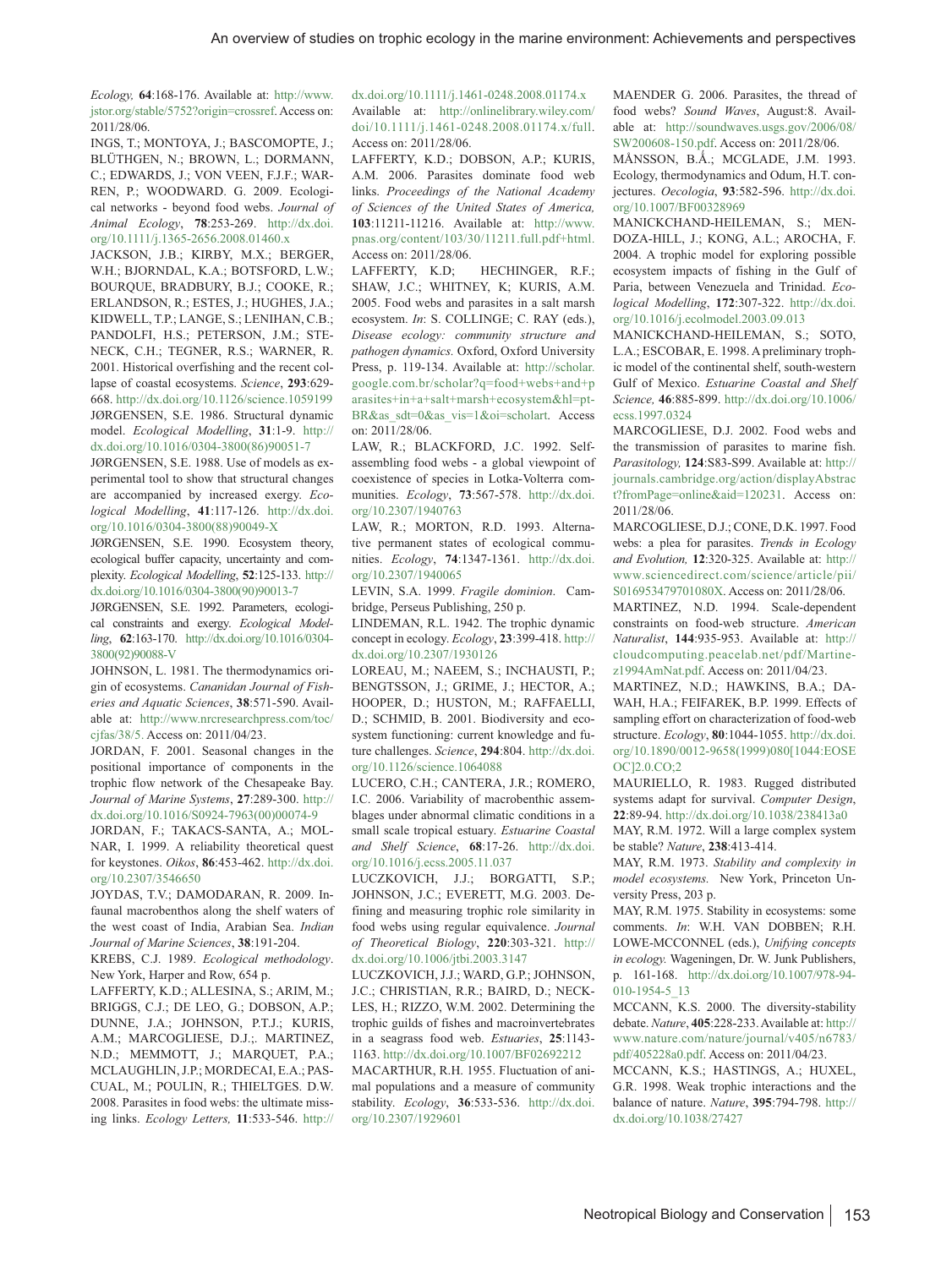MCNAUGHTON, S.J.; WOLF, L.L. 1970. Dominance and the niche in ecological systems. *Science*, **167**:132-139. http://dx.doi.org/10.1126/ science.167.3915.131

MENGE, B.A.; BERLOW, E.L.; BLAN-CHETTE, C.A.; NAVARRETE, S.A.; YAMA-DA, S.B. 1994. The keystone species concept - variation in interaction strength in a rocky intertidal habitat. *Ecological Monographs*, **64**:249-286. http://dx.doi.org/10.2307/2937163 MENGE, B.A.; SUTHERLAND, J.P. 1987. Community regulation: variation in disturbance, competition, and predation in relation to environmental stress and recruitment. *American Naturalist*, **130**:730-757. http://dx.doi. org/10.1086/284741

MICHELI, F.; HALPERN, B.S. 2005. Low functional redundancy in coastal marine assemblages. *Ecology Letters*, **8**:391-400. Available at: http:// www.nceas.ucsb.edu/~halpern/pdf/MicheliHalpern2005\_EL.pdf. Access on: 2011/04/23.

MILLS, L.S.; SOULÉ, M.E.; DOAK, D.F. 1993. The keystone-species concept in ecology and conservation. *Bioscience*, **43**:219- 224. Available at: http://bio.research.ucsc.edu/ people/doaklab/publications/1993mills\_soule\_ doak.pdf. Access on: 2011/04/23.

MINCHELLA D.J.; SCOTT, M.E. 1991. Parasitism: a cryptic determinant of animal community structure. *Trends in Ecology and Evolution,* **6**:250-254. http://dx.doi.org/10.1016/0169-5347(91)90071-5 MONTOYA, J.; SOLÉ, R.V. 2002. Small world patterns in food webs. *Journal of Theoretical Biology*, **214**:405-412. http://dx.doi.org/10.1006/

jtbi.2001.2460 MÜLLER, F. 2005. Indicating ecosystem and landscape organisation. *Ecological Indicators*, **5**:280-294. http://dx.doi.org/10.1016/j.ecolind.2005.03.017

NAEEM, S. 1998. Species redundancy and ecosystem reliability. *Conservation Biology*, **12**:39- 45. Available at: http://onlinelibrary.wiley.com/ doi/10.1111/j.1523-1739.1998.96379.x/pdf. Access on: 2011/04/23.

NAEEM, S. 2002. Ecosystem consequences of biodiversity loss: the evolution of a paradigm. *Ecology*, **83**:1537-1552. http://dx.doi. org/10.1890/0012-9658(2002)083[1537:ECOB LT]2.0.CO;2

NAEEM, S.; LI, S. 1987. Biodiversity enhances ecosystem reliability. *Nature*, **390**:507-599. http://dx.doi.org/10.1038/37348

NAVARRETE, S.A.; MENGE, B.A. 1996. Keystone predation and interaction strength: interactive effects of predators on their main prey. *Ecological Monographs*, **66**:409-429. http:// dx.doi.org/10.2307/2963488

ODUM, E.P. 1953. *Fundamentals of ecology*. Philadelphia, W. B. Saunders, 384 p.

ODUM, E.P. 1969. The strategy of ecosystem development. *Science*, **164**:262-270. Available at: http://www.ecologia.unam.mx/laboratorios/ comunidades/pdf/pdf%20curso%20posgrado%20Elena/Tema%201/odum1969.pdf. Access on: 2011/04/23.

ODUM, W.E.; HEALD, E.J. 1975. The detritus-based food web of an estuarine mangrove community. *In*: L.E. CRONIN (ed.), *Estuarine research, Volume 1.* New York, Academic Press, p. 265-286.

PACE, M.L.; COLE, J.J.; CARPENTER, S.R.; KITCHELL, J.F. 1999. Trophic cascades revealed in diverse ecosystems. *Trends in Ecology and Evolution*, **14**:483-488. http://dx.doi. org/10.1016/S0169-5347(99)01723-1

PAINE, R.T. 1966. Food web complexity and species diversity. *American Naturalist*, **100**:65- 75. http://dx.doi.org/10.1086/282400

PAINE, R.T. 1969. A note on trophic complexity and community stability. *American Naturalist*, **103**:91-93. http://dx.doi.org/10.1086/282586

PAINE, R.T. 1971. A short-term experimental investigation of resoruce partitioning in a New Zealand rocky intertidal habitat. *Ecology*, **52**:1096-1106. http://dx.doi. org/10.2307/1933819

PAINE, R.T. 1974. Intertidal community structure - experimental studies on relationship between a dominant competitor and its principal predator. *Oecologia*, **15**:93-120. http://dx.doi. org/10.1007/BF00345739

PAINE, R.T. 1980. Food webs, linkage interaction strength, and community infrastructure. *Journal of Animal Ecology*, **49**:667-685. Available at: http://ib.berkeley.edu/labs/power/classes/2006fall/ ib250/17.pdf. Access on: 2011/04/23.

PAIVA, P.C. 1993. Trophic structure of a shelf polychaete taxocoenosis in southwestern Brazil. *Cahiers de Biologie Marine*, **35**:39-55.

PARROTT, L. 2002. Complexity and the limits of ecological engineering. *Transactions of the ASAE*, **45**:1697-1702.

PARROTT, L. 2010. Measuring ecological complexity. *Ecological Indicators*, **10**:1069- 1076. Available at: http://www.sciencedirect. com/science?\_ob=MImg&\_imagekey=B6W87- 4YXKFSR-3-C&\_cdi=6647&\_user=686465&\_ pii=S1470160X10000567&\_origin=gateway&\_ coverDate=11%2F30%2F2010& sk=999899993&view=c&wchp=dGLzVtb-zSkz S&md5=e2b2f8e500f89a1ad8237ccfcfdef5c7& ie=/sdarticle.pdf. Access on: 2011/04/23.

PASCUAL, M.; DUNNE, J.A. 2006. From small to large ecological networks in a dynamic world. *In*: M. PASCUAL; J. A. DUNNE (eds.), *Ecological networks: Linking structure to dynamics in food webs.* New York, Oxford University Press, p. 3-24.

PAULY, D.; CHRISTENSEN, V.; DALSGAARD, J.; FROESE, R.; TORRES JR, F. 1998. Fishing down marine food webs. *Science*, **279**:860-863. Available at: http://www2.fisheries.com/archive/ members/dpauly/journalarticles/1998/fishingdownmarinefoodwebs.pdf. Access on: 2011/04/23. PAULY, D.; CHRISTENSEN, V.; FROESE, R.; PALOMARES, M.L. 2000. Fishing down aquatic food webs. *American Scientist*, **88**:46- 51. Available at: http://www.seaaroundus.org/ report/Fishing%20down%20marine%20aquatic%20food%20webs.pdf. Access on: 2011/04/23.

PAUSAS, J.G.; VERDÚ, M. 2010. The jungle of methods for evaluating phenotypic and phylogenetic structure of communities. *Bioscience*, **60**:614-625. Available at: http://www.uv.es/jgpausas/papers/Pausas-Verdu-2010-BioScience\_ methods-phenotypic-phylogenetics-community.pdf. Access on: 2011/04/23.

PEARSON, T.H.; ROSENBERG, R. 1987. Feast and famine: structuring factors in marine benthic communities. *In*: J.H.R. GEE; P.S. GILLER (eds.), *Organization of communities.* Oxford, Blackwell Scientific Publications, p. 373-395.

PIMM, S.L. 1979. Complexity and stability: another look at McArthur´s original hypothesis. *Oikos*, **33**:351-357. http://dx.doi.org/10.2307/3544322

PIMM, S.L. 1982. *Food webs*. London, Chapman and Hall, 219 p.

PIMM, S.L. 1984. The complexity and stability of ecosystems. *Nature*, **307**:321-326. http:// dx.doi.org/10.1038/307321a0

POLIS, G.A.; STRONG, D.R. 1996. Food web complexity and community dynamics. *American Naturalist*, **147**:813-846. http://dx.doi. org/10.1086/285880

POSEY, M.H.; HINES, A.H. 1991. Complex predator-prey interactions within an estuarine benthic community. *Ecology*, **72**:2155-2169. http://dx.doi.org/10.2307/1941567

POULIN, R.; LEUNG, T.L.F. 2011. Body size, trophic level, and the use of fish as transmission routes by parasites. *Oecologia,* **166**:731-738. http://dx.doi.org/10.1007/s00442-011-1906-3

POWER, M.E.; TILMAN, D.; ESTES, J.; MENGE, B.A.; BOND, W.J.; MILLS, L.S.; DAILY, G.; CASTILLA, J.C.; LUBCHENCO, J.; PAINE, R.T. 1996. Challenges in the quest for keystones. *Bioscience*, **46**:609-620. http:// dx.doi.org/10.2307/1312990

RAGHUKUMAR, S.; ANIL, A.C. 2003. Marine biodiversity and ecosystem functioning: a perspective. *Current Science*, **84**:884-892.

ROCHA, G.R.A.; ROSSI-WONGTSCHOWSKI, C.L.D.B.; PIRES-VANIN, A.M.S.; SOARES, L.S.H. 2007. Trophic models of São Sebastião channel and continental shelf systems, SE Brazil. *Pan-American Journal of Aquatic Sciences*, **2**:149-162. Available at: http://www.panamjas. org/pdf\_artigos/PANAMJAS\_2(2)\_149-162.pdf. Access on: 2011/04/23.

RUTLEDGE, R.W.; BACORE, B.L.; MUL-HOLLAND, R.J. 1976. Ecological stability: an information theory viewpoint. *Journal of Theoretical Biology*, **57**:355-371. http://dx.doi. org/10.1016/0022-5193(76)90007-2

SÁNCHEZ-GIL, P.; ÝANEZ-ARANCIBIA, A.; TAPIA, M.; DAY, J.W.; WILSON, C.A.; COW-AN, J.H. 2008. Ecological and biological strategies of *Etropus crossotus* and *Citharichthys spilopterus* (Pleuronectiformes : Paralichthyidae) related to the estuarine plume, southern Gulf of Mexico. *Journal of Sea Research*, **59**:173-185. Available at: http://www.sciencedirect.com/ science?\_ob=MImg&\_imagekey=B6VHH-4RDR1JR-1-C&\_cdi=6067&\_user=686465&\_